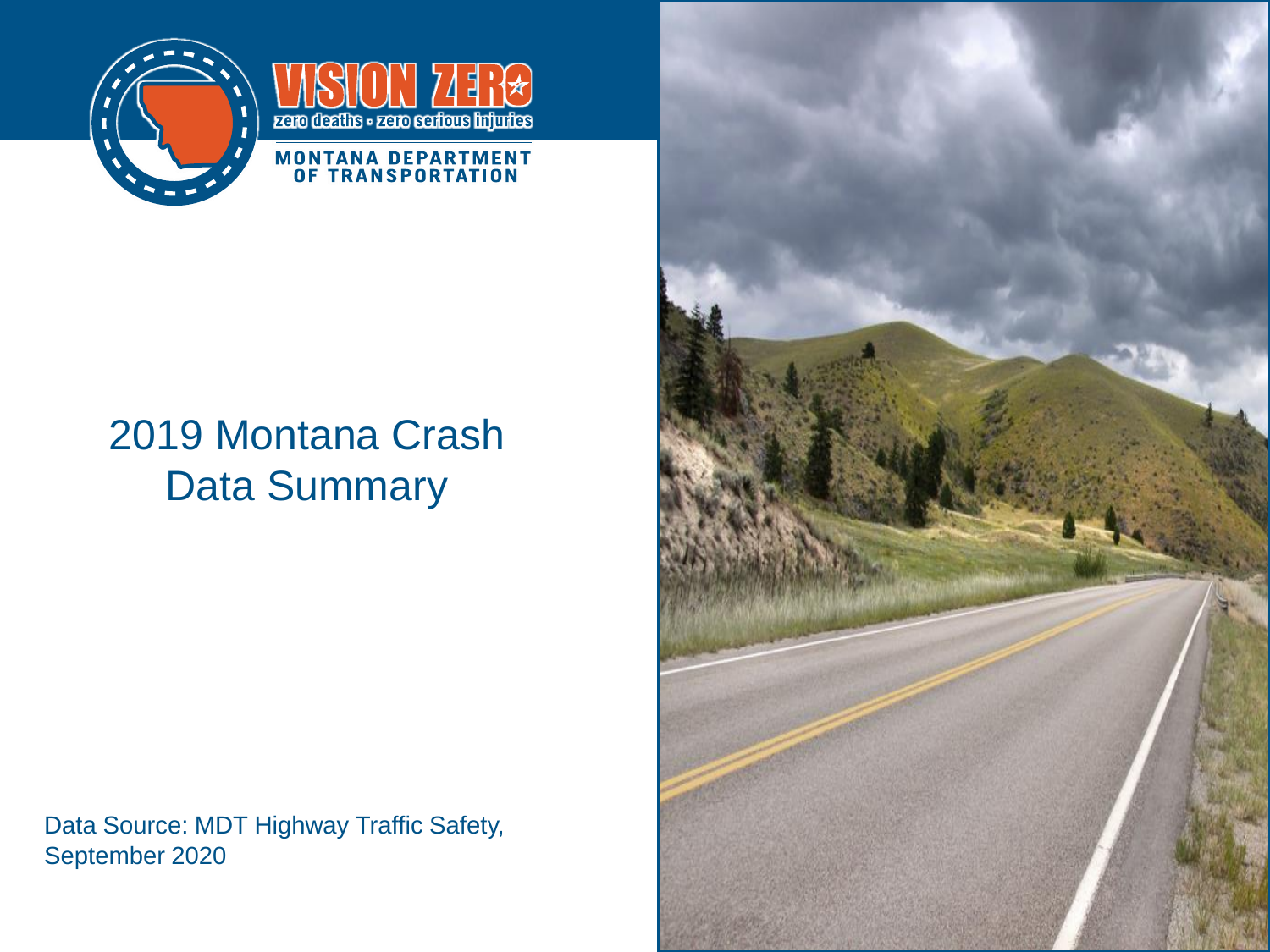## Montana VMT Crash Trends 1946-2019



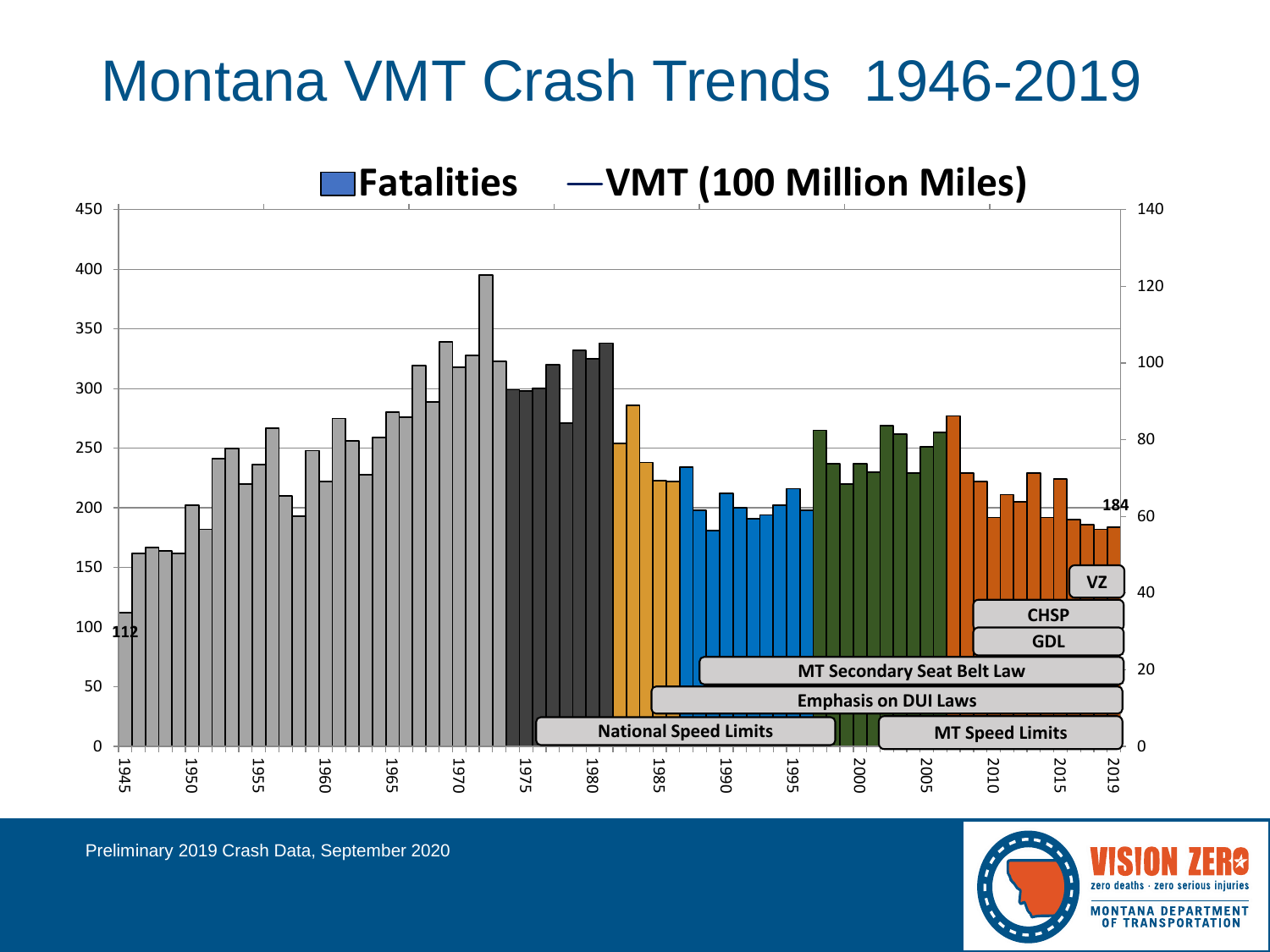### Montana's Vehicle Miles Traveled (VMT) 1945-2019



Source: MDT Traffic Data's Annual Vehicle Miles Traveled Report & 2019 Preliminary Crash Data

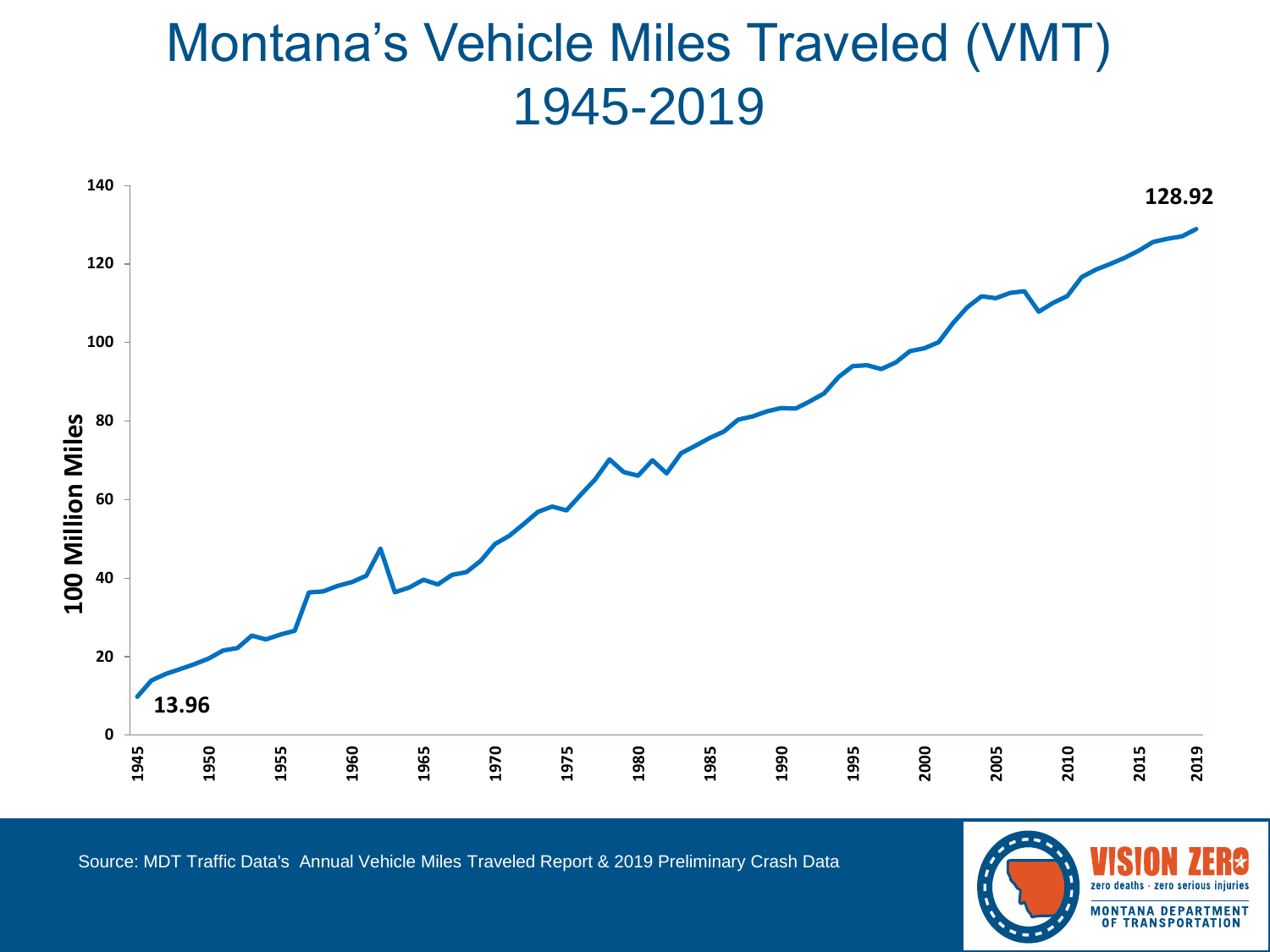### Fatal & Serious Injury Rates, 2010-2019



Source: MDT Traffic Data's Annual Vehicle Miles Traveled Report & 2019 Preliminary Crash Data 100MVMT (100 million vehicle miles traveled)

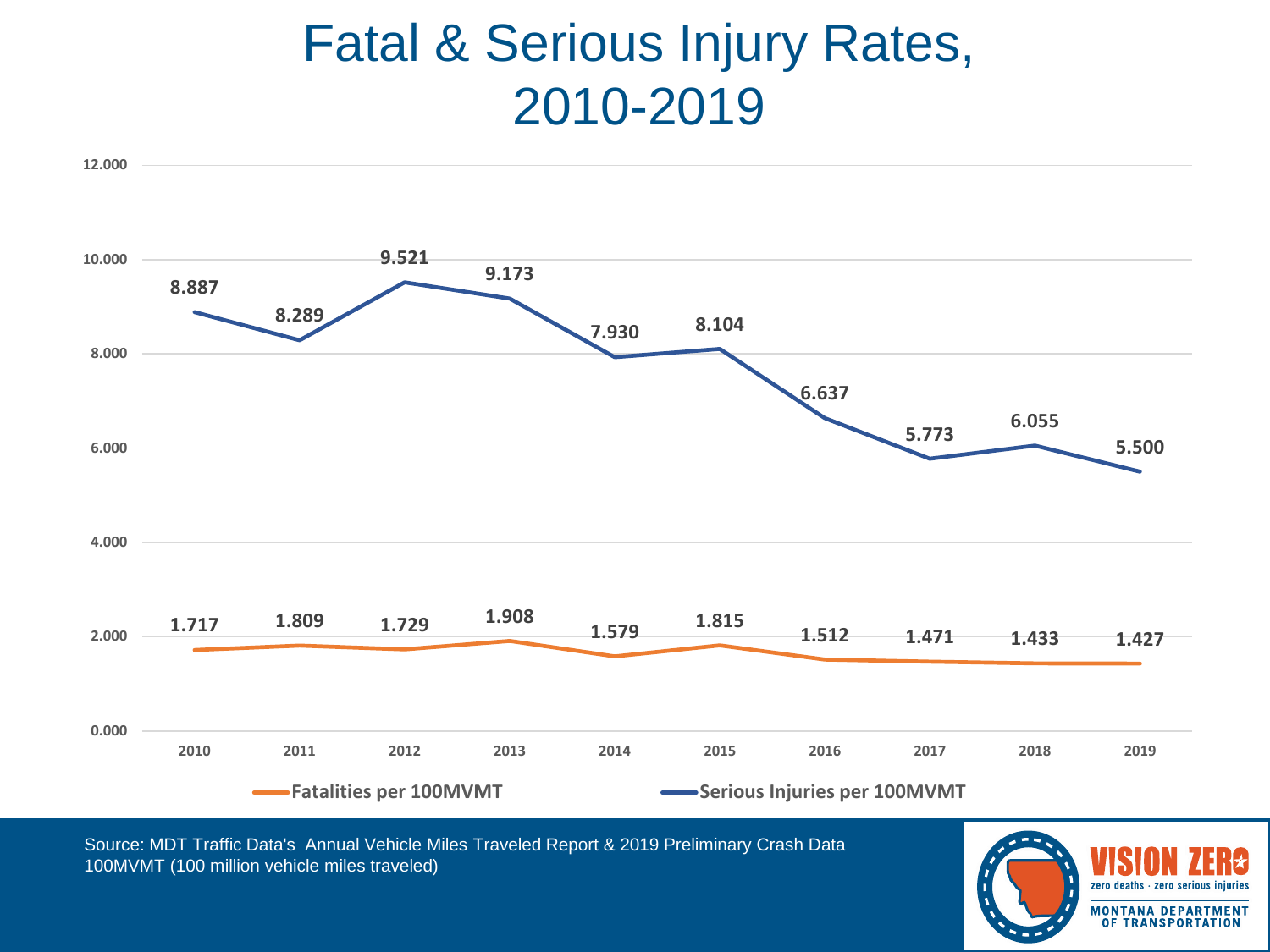# **CHSP Interim Goal**

Total Deaths and Life Changing Injuries





2020 Comprehensive Highway Safety Plan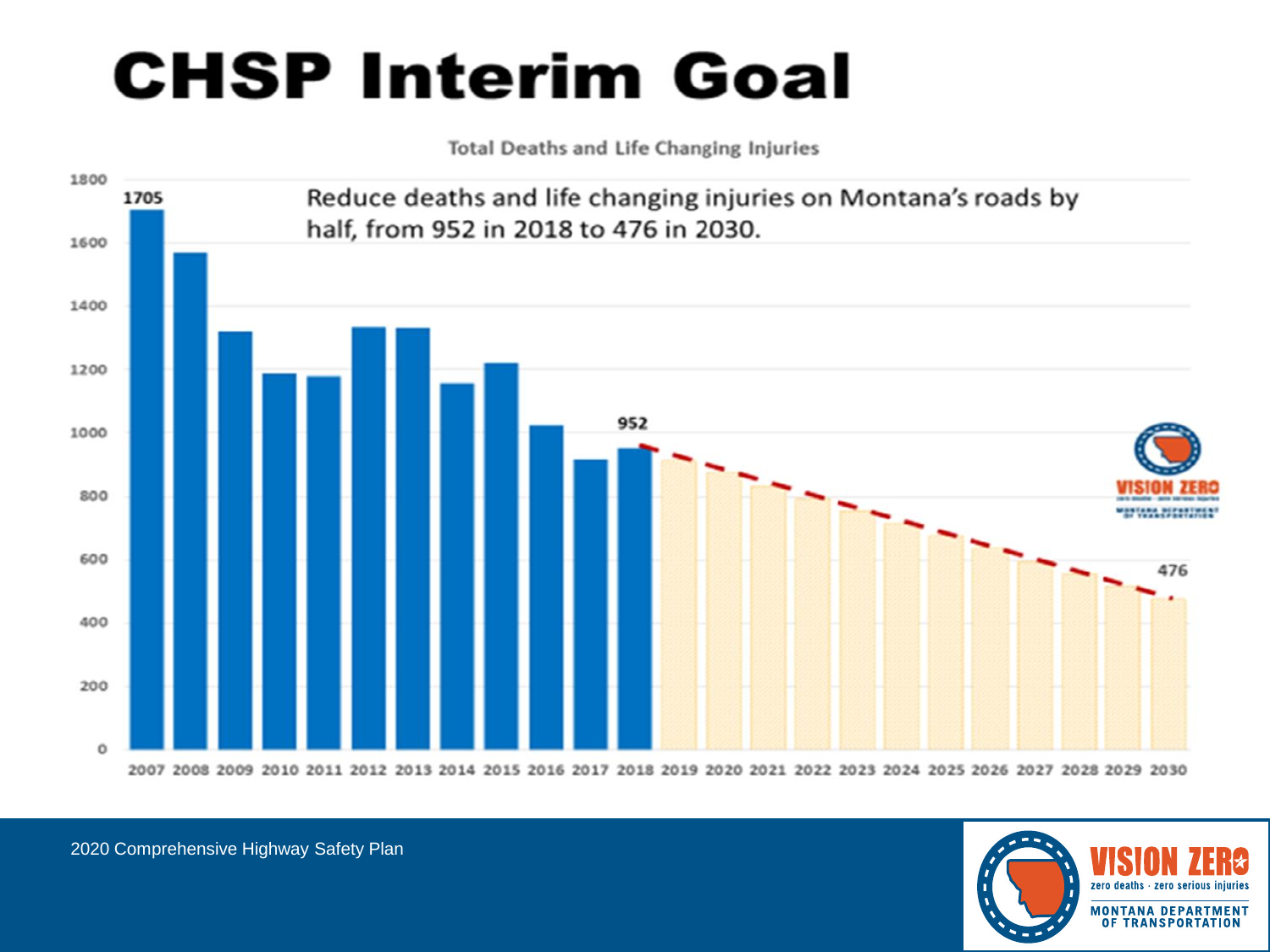

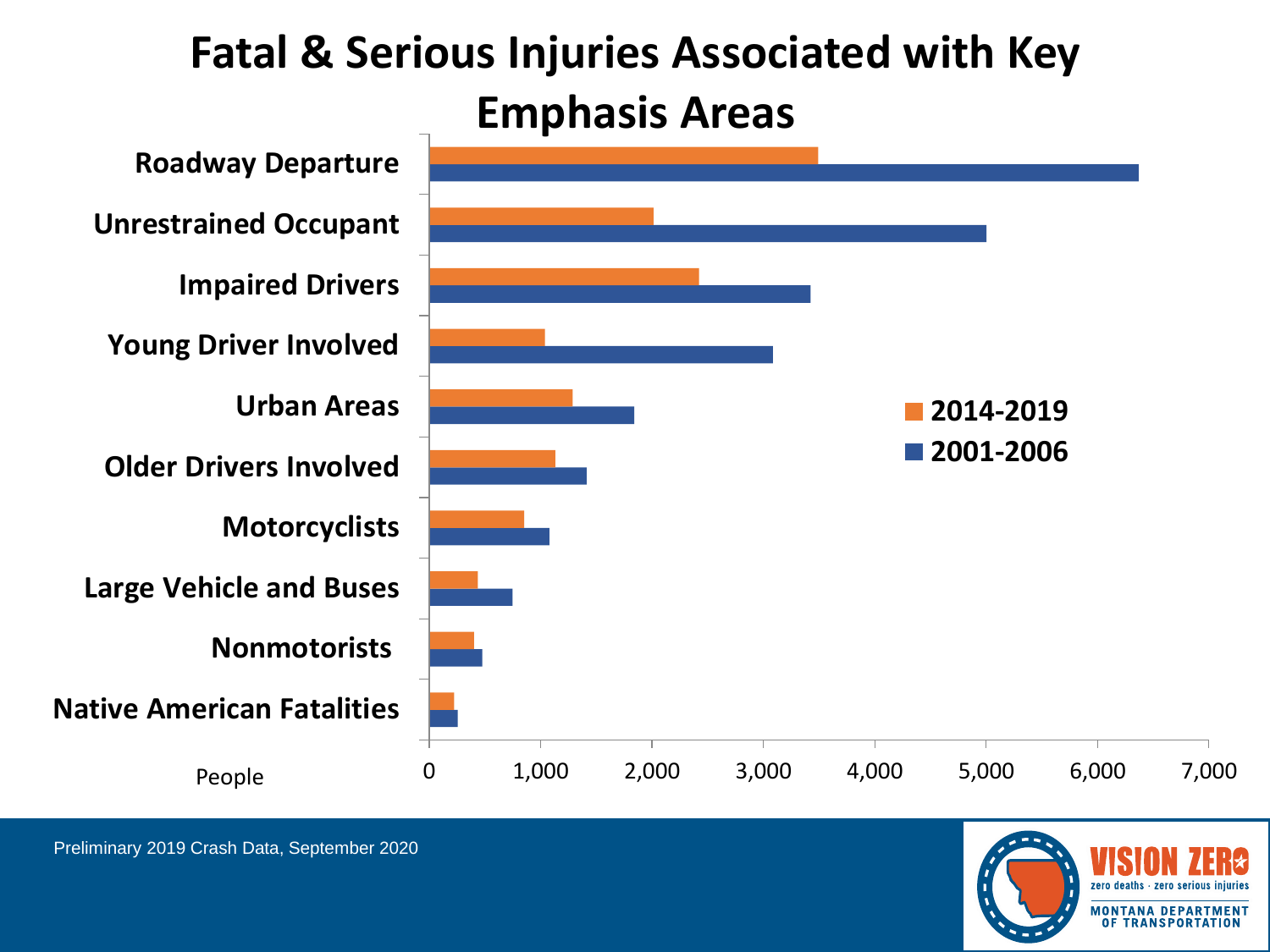# Fatality Rates, 1966-2019 **Montana USA**





Source: Based on 2019 Preliminary Crash Data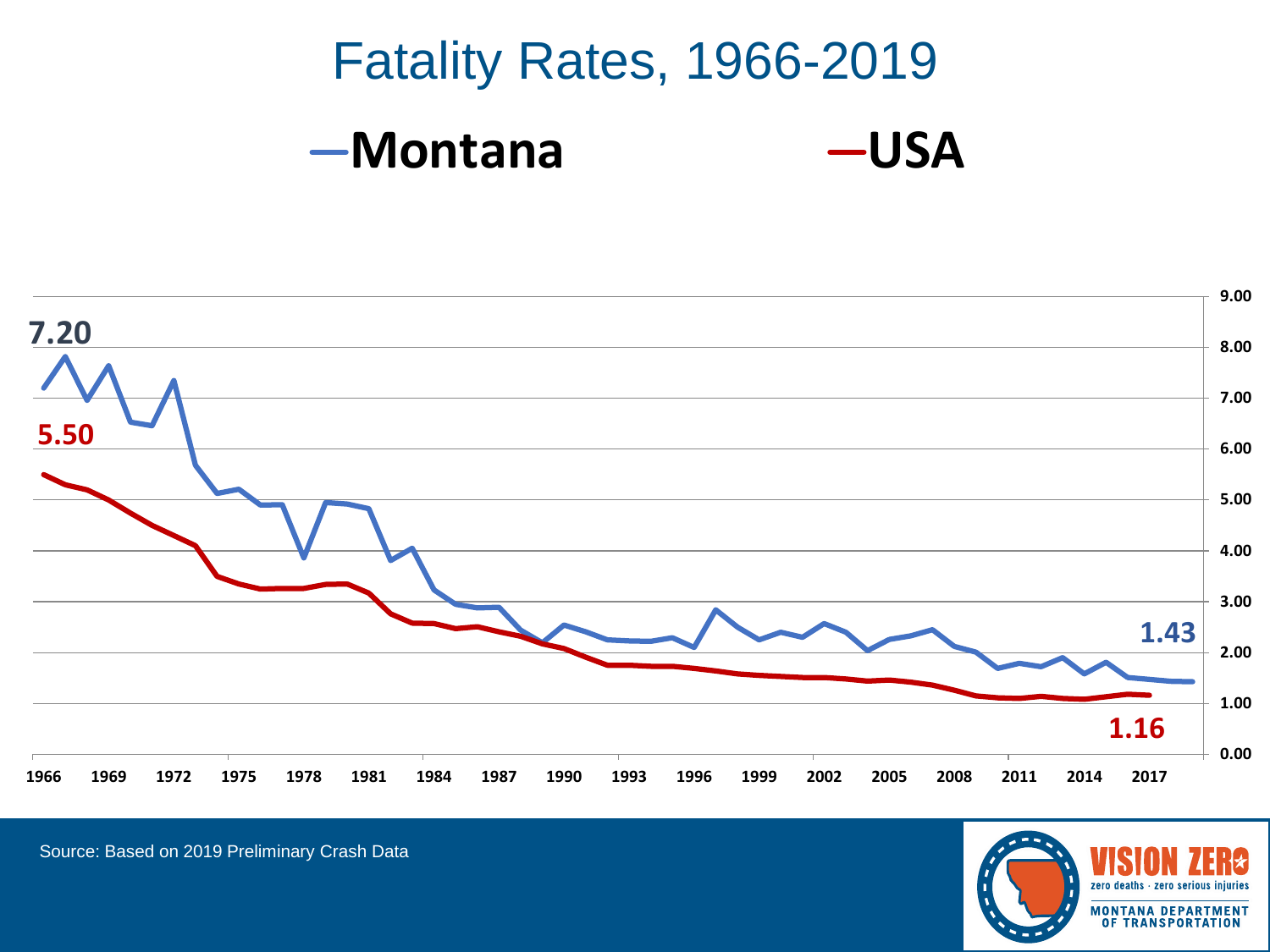### Total Fatal & Serious Injuries, 2010-2019



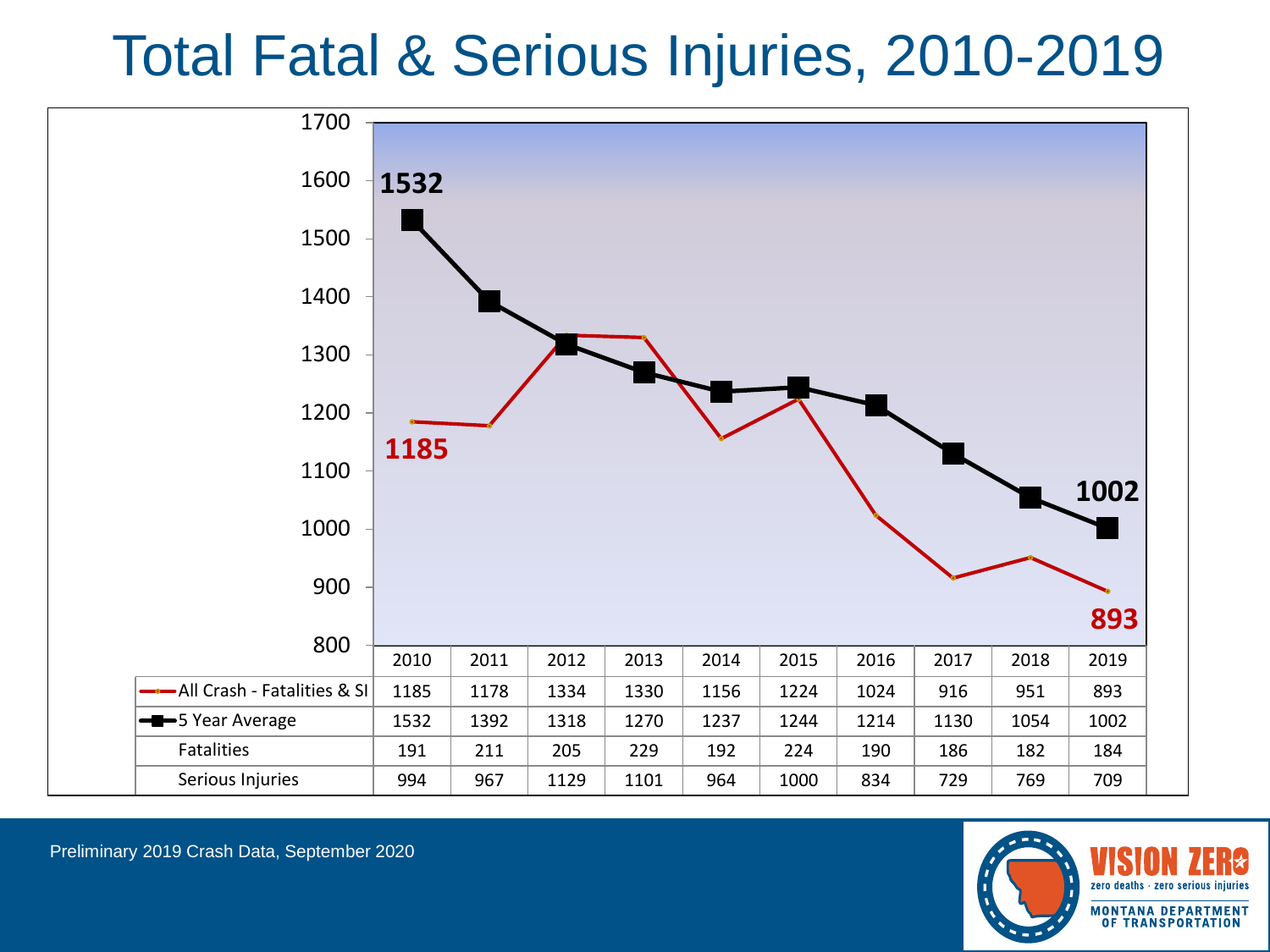### 3-Year Severe Injury Trend by Crash Factors, 2010-2019

|                                              | 2017 | 2018                  | 2019       |
|----------------------------------------------|------|-----------------------|------------|
| <b>Fatalities</b>                            | 186  | 182                   | 184        |
| <b>Serious Injuries</b>                      | 730  | 769                   | 709        |
| <b>Severe Injuries</b>                       | 916  | 951                   | 893        |
| <b>Roadway Departure Related Crash (54%)</b> | 527  | 500                   | 471        |
| <b>Impaired Driver Involved (41%)</b>        | 384  | 376                   | 361        |
| <b>Unrestrained Occupant (32%)</b>           | 305  | 312                   | 270        |
| <b>Intersection Crash (21%)</b>              | 162  | 234                   | <b>179</b> |
| <b>Male Driver Involved (76%)</b>            | 686  | 716                   | 706        |
| <b>Female Driver Involved (41%)</b>          | 389  | 398                   | 333        |
| <b>Older Driver Involved (20%)</b>           | 175  | 166                   | 201        |
| <b>Young Driver Involved (17%)</b>           | 147  | 166                   | 146        |
| <b>Motorcyclist (14%)</b>                    | 122  | 139                   | 116        |
| <b>Non-motorized Involved (7%)</b>           | 64   | 76                    | 56         |
|                                              |      | $\sim$ $ \sim$ $\sim$ |            |

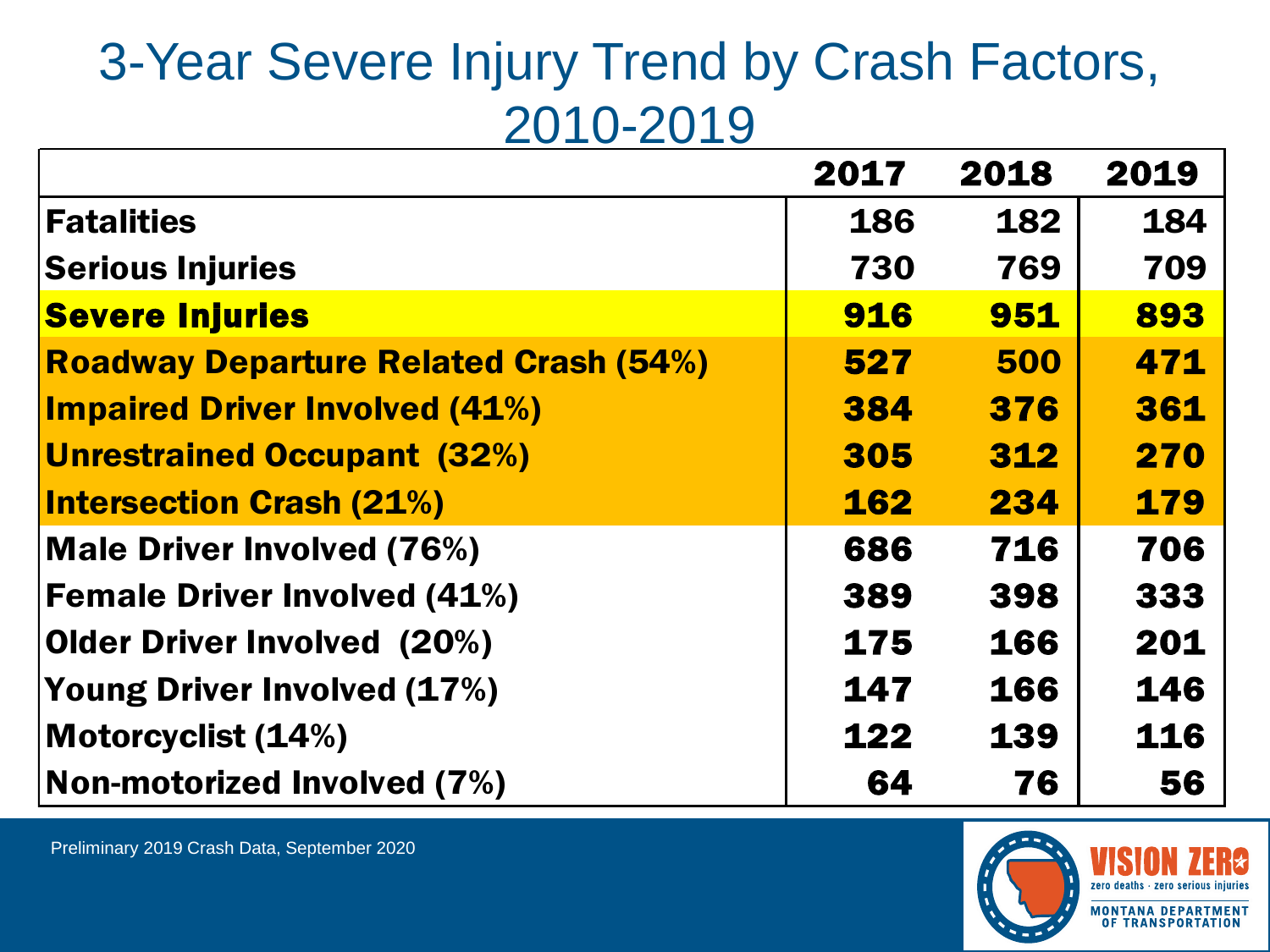### 3-Year Severe Injury Trend by Crash Factors, 2010-2019

|                                                     | 2017 | 2018 | 2019 |
|-----------------------------------------------------|------|------|------|
| <b>Fatalities</b>                                   | 186  | 182  | 184  |
| <b>Serious Injuries</b>                             | 730  | 769  | 709  |
| <b>Severe Injuries</b>                              | 916  | 951  | 893  |
| <b>Rural Crash (77%)</b>                            | 705  | 706  | 711  |
| Friday, Saturday, Sunday (48%)                      | 441  | 449  | 440  |
| June, July, August, and September (47%)             | 412  | 453  | 444  |
| <b>Single Vehicle (59%)</b>                         | 550  | 556  | 522  |
| <b>Shoulder Width&lt;4 Feet (38%)</b>               | 329  | 361  | 345  |
| Nighttime (31%)                                     | 288  | 301  | 278  |
| <b>Careless/Inattentive/Distracted Driver (36%)</b> | 319  | 328  | 336  |
| Low Volume Roadway (AADT < 750) (36%)               | 399  | 298  | 301  |
| Speed as a Factor (21%)                             | 204  | 180  | 192  |
| <b>Large Vehicle (7%)</b>                           | 48   | 68   | 82   |
|                                                     |      |      |      |

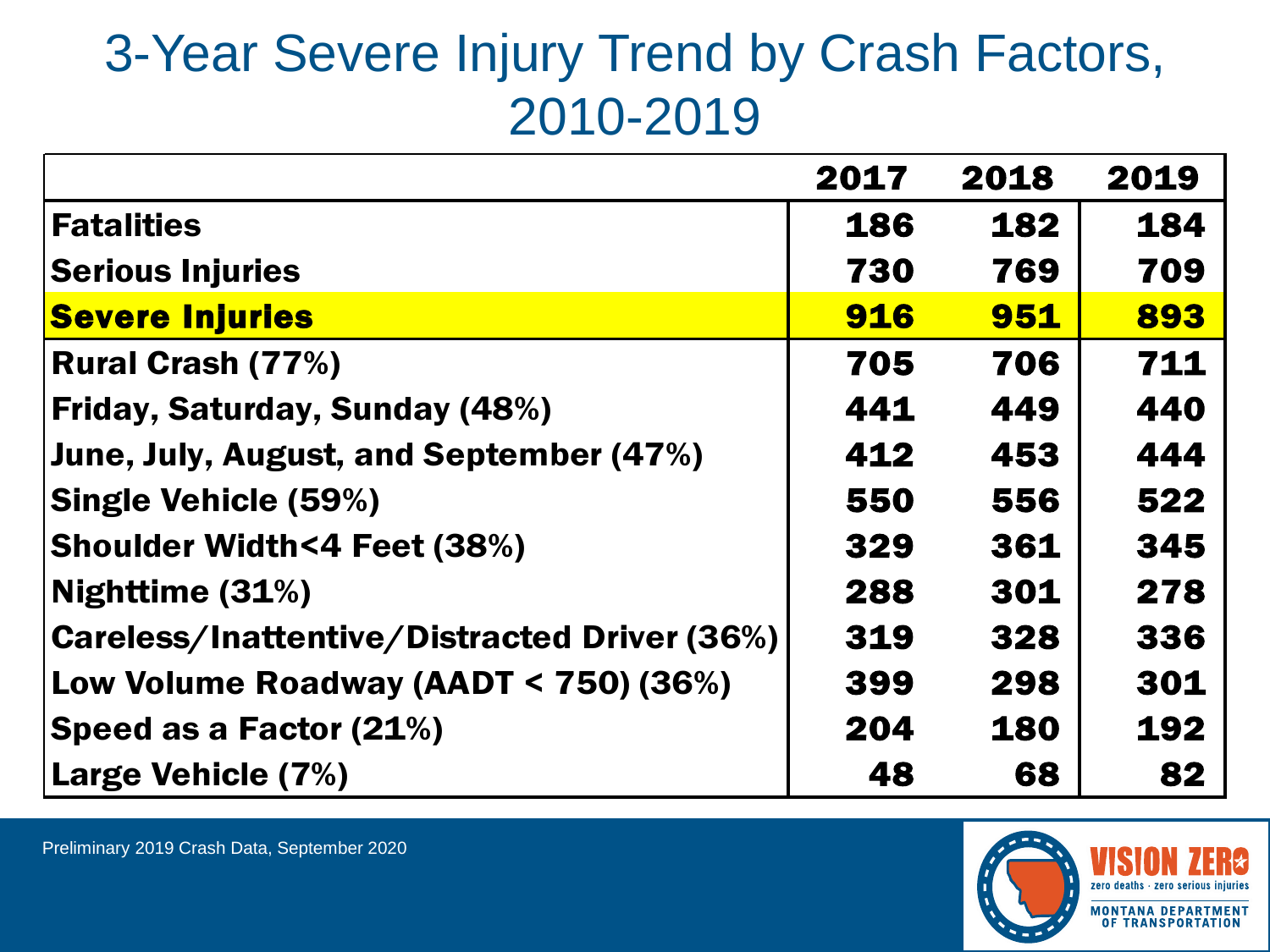### Motor Vehicle Related Fatalities & Serious Injuries By Age 2010-2019



Over representation of ages 10-59 involved in severe injury crashes with the predominate age group being those 20-29 years of age.

Sources: MDT Highway Traffic Safety, September 2020, U.S. Census Bureau September 2020

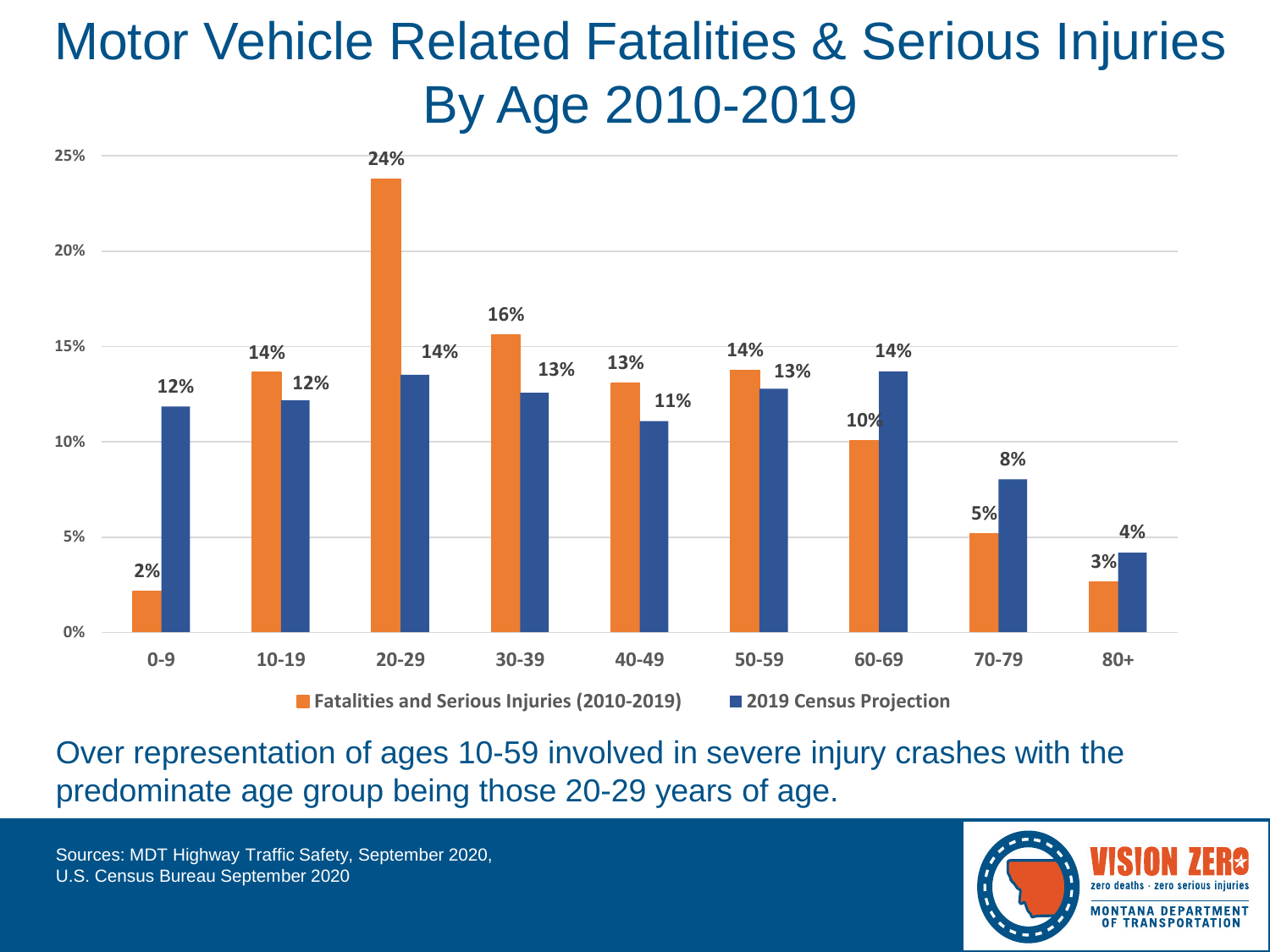## Roadway Departure Fatalities & Serious Injuries, 2010-2019



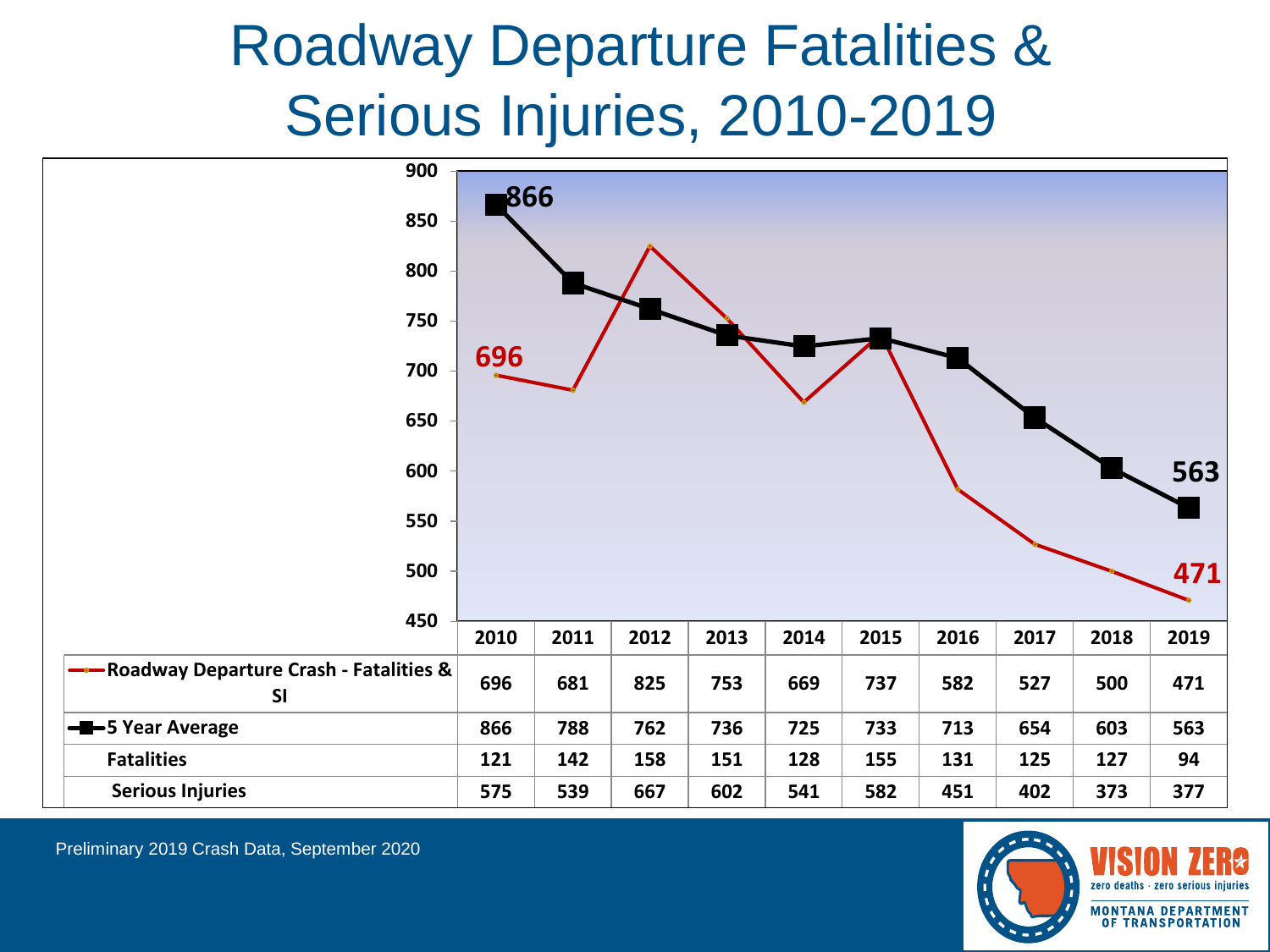## 3-Year Roadway Departure Severe Injury Trend by Crash Factor

|                                       |     | 2017 2018 2019 |     |
|---------------------------------------|-----|----------------|-----|
| <b>Fatalities</b>                     | 125 | 127            | 94  |
| <b>Serious Injuries</b>               | 402 | 373            | 377 |
| <b>Severe Injuries</b>                | 527 | 500            | 471 |
| <b>Impaired Driver Involved (53%)</b> | 280 | 273            | 240 |
| <b>Unrestrained Occupant (44%)</b>    | 229 | 226            | 199 |
| <b>Older Driver Involved (14%)</b>    | 83  | 46             | 81  |
| <b>Young Driver Involved (15%)</b>    | 71  | 75             | 73  |
| <b>Male Driver Involved (74%)</b>     | 381 | 366            | 359 |
| <b>Female Driver Involved (35%)</b>   | 194 | 177            | 153 |
| Motorcycle Involved (12%)             | 63  | 67             | 53  |
| <b>Single Vehicle Crash (82%)</b>     | 429 | 419            | 380 |

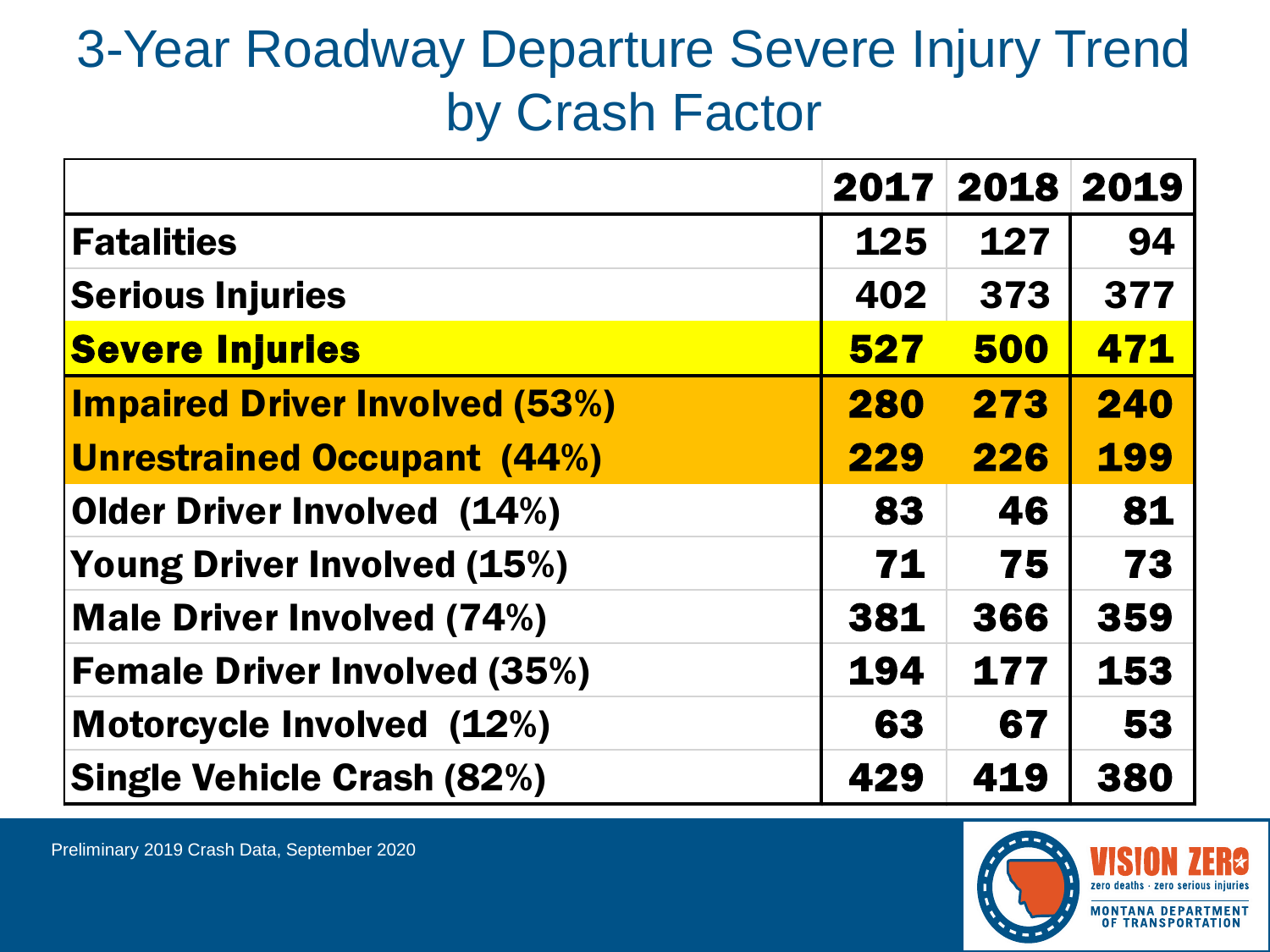## 3-Year Roadway Departure Severe Injury Trend by Crash Factor

| 3-Year Roadway Departure Severe Injury Trend<br>by Crash Factor |      |      |      |
|-----------------------------------------------------------------|------|------|------|
|                                                                 | 2017 | 2018 | 2019 |
| <b>Fatalities</b>                                               | 125  | 127  | 94   |
| <b>Serious Injuries</b>                                         | 402  | 373  | 377  |
| <b>Severe Injuries</b>                                          | 527  | 500  | 471  |
| <b>Rural Crash (90%)</b>                                        | 468  | 451  | 433  |
| June, July, August, and September (48%)                         | 235  | 252  | 237  |
| Friday, Saturday, Sunday (51%)                                  | 274  | 245  | 237  |
| <b>Speed Limit &gt;35 MPH (78%)</b>                             | 401  | 405  | 369  |
| <b>Shoulder Width &lt;4 Feet (40%)</b>                          | 198  | 206  | 192  |
| <b>Careless/Inattentive/Distracted Driver (38%)</b>             | 204  | 167  | 192  |
| Nighttime (34%)                                                 | 169  | 183  | 162  |
| January, February, November, December (21%)                     | 98   | 113  | 110  |

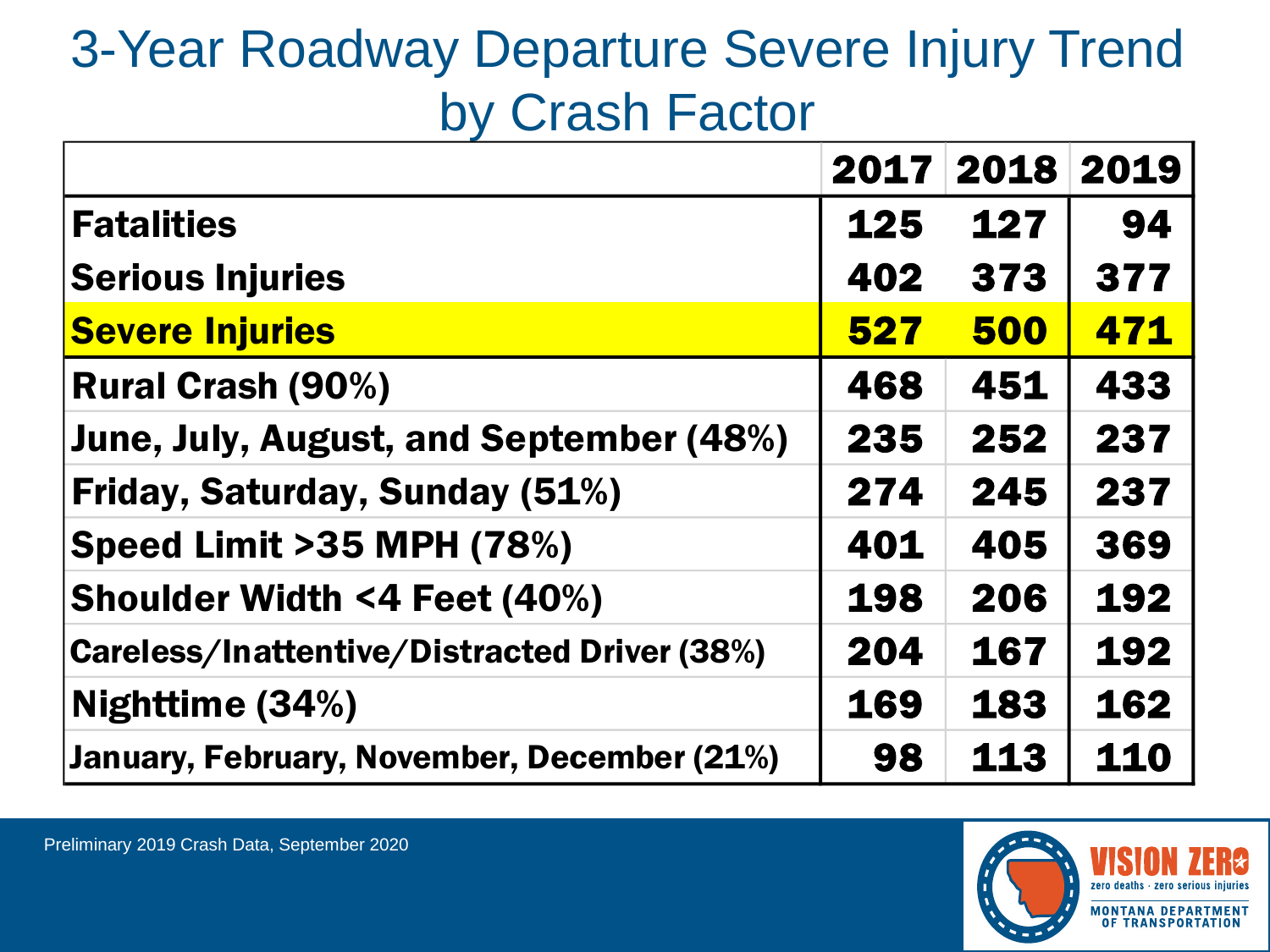### Intersection Related Fatalities & Serious Injuries, 2010-2019





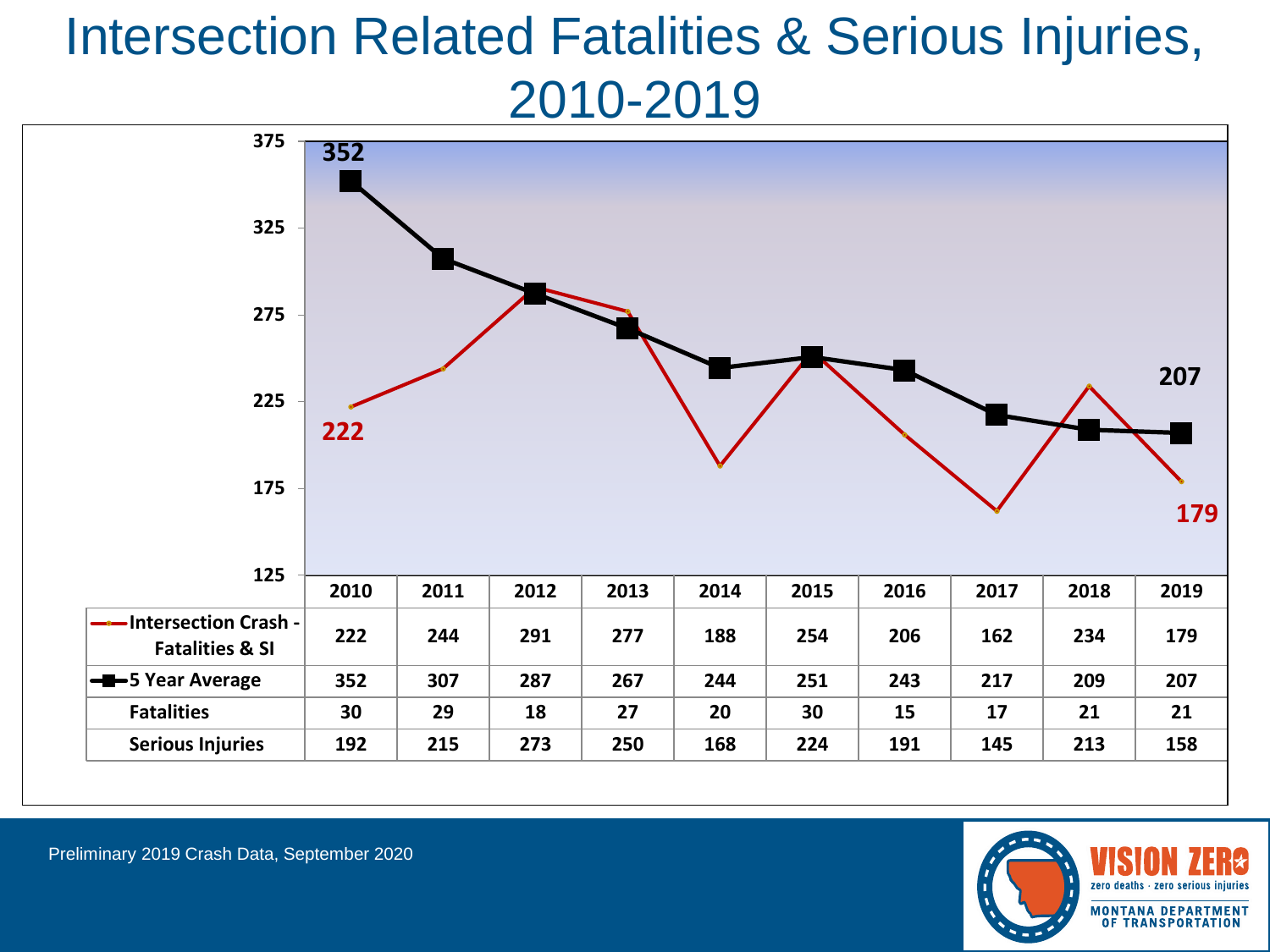### 3-Year Intersection Related Severe Injury Trend by Crash Factors

|                                       | 2017       | 2018 | 2019 |
|---------------------------------------|------------|------|------|
| <b>Fatalities</b>                     | 17         | 21   | 21   |
| <b>Serious Injuries</b>               | 145        | 213  | 158  |
| <b>Severe Injuries</b>                | <b>162</b> | 234  | 179  |
| <b>Impaired Driver Involved (26%)</b> | 35         | 61   | 56   |
| <b>Unrestrained Occupant (19%)</b>    | 33         | 44   | 34   |
| <b>Older Driver Involved (28%)</b>    | 36         | 72   | 52   |
| <b>Young Driver Involved (23%)</b>    | 35         | 61   | 37   |
| <b>Male Driver Involved (78%)</b>     | 127        | 179  | 143  |
| <b>Female Driver Involved (55%)</b>   | 98         | 126  | 95   |
| <b>Speed Limit &gt;35 MPH (46%)</b>   | 77         | 102  | 83   |
| Motorcyclist (13%)                    | 23         | 32   | 21   |
| <b>Non-motorized Involved (11%)</b>   | 24         | 27   | 15   |
|                                       |            |      |      |

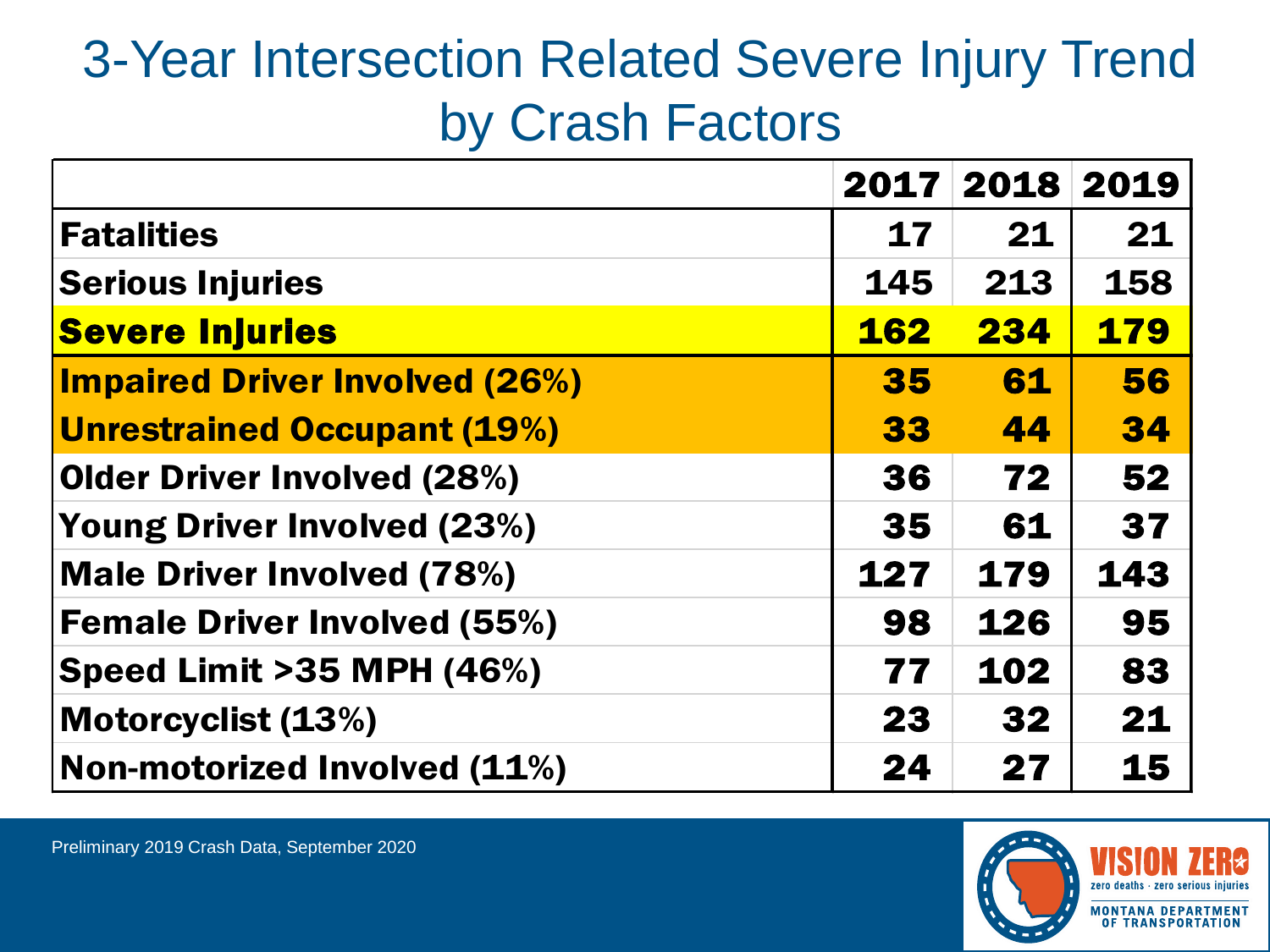## 3-Year Intersection Related Severe Injury Trend by Crash Factors

| 3-Year Intersection Related Severe Injury Trend<br>by Crash Factors                                                                                                                                                                                                                                                                |            |                               |            |
|------------------------------------------------------------------------------------------------------------------------------------------------------------------------------------------------------------------------------------------------------------------------------------------------------------------------------------|------------|-------------------------------|------------|
|                                                                                                                                                                                                                                                                                                                                    | 2017       | 2018                          | 2019       |
| <b>Fatalities</b>                                                                                                                                                                                                                                                                                                                  | 17         | 21                            | 21         |
| <b>Serious Injuries</b>                                                                                                                                                                                                                                                                                                            | 145        | 213                           | 158        |
| <b>Severe Injuries</b>                                                                                                                                                                                                                                                                                                             | <b>162</b> | 234                           | <b>179</b> |
| Urban Crash (54%)                                                                                                                                                                                                                                                                                                                  | 91         | 123                           | 95         |
| June, July, August, and September (46%)                                                                                                                                                                                                                                                                                            | 70         | 115                           | 82         |
| Friday, Saturday, Sunday (42%)                                                                                                                                                                                                                                                                                                     | 58         | 103                           | 82         |
| <b>Careless/Inattentive/Distracted Driver (33%)</b>                                                                                                                                                                                                                                                                                | 49         | 82                            | 58         |
| Low Volume Roadway (AADT < 750) (33%)                                                                                                                                                                                                                                                                                              | 64         | 66                            | 57         |
| Nighttime (24%)                                                                                                                                                                                                                                                                                                                    | 33         | 54                            | 53         |
| <b>Shoulder &lt;4 Feet (32%)</b>                                                                                                                                                                                                                                                                                                   | 55         | 70                            | 60         |
| <b>Single Vehicle (21%)</b>                                                                                                                                                                                                                                                                                                        | 36         | 49                            | 36         |
| Speed as a Factor (11%)                                                                                                                                                                                                                                                                                                            | 18         | 21                            | 23         |
| $\mathbb{R}$ $\mathbb{R}$ $\mathbb{R}$ $\mathbb{R}$ $\mathbb{R}$ $\mathbb{R}$ $\mathbb{R}$ $\mathbb{R}$ $\mathbb{R}$ $\mathbb{R}$ $\mathbb{R}$ $\mathbb{R}$ $\mathbb{R}$ $\mathbb{R}$ $\mathbb{R}$ $\mathbb{R}$ $\mathbb{R}$ $\mathbb{R}$ $\mathbb{R}$ $\mathbb{R}$ $\mathbb{R}$ $\mathbb{R}$ $\mathbb{R}$ $\mathbb{R}$ $\mathbb{$ |            | <b>The Contract of Street</b> |            |

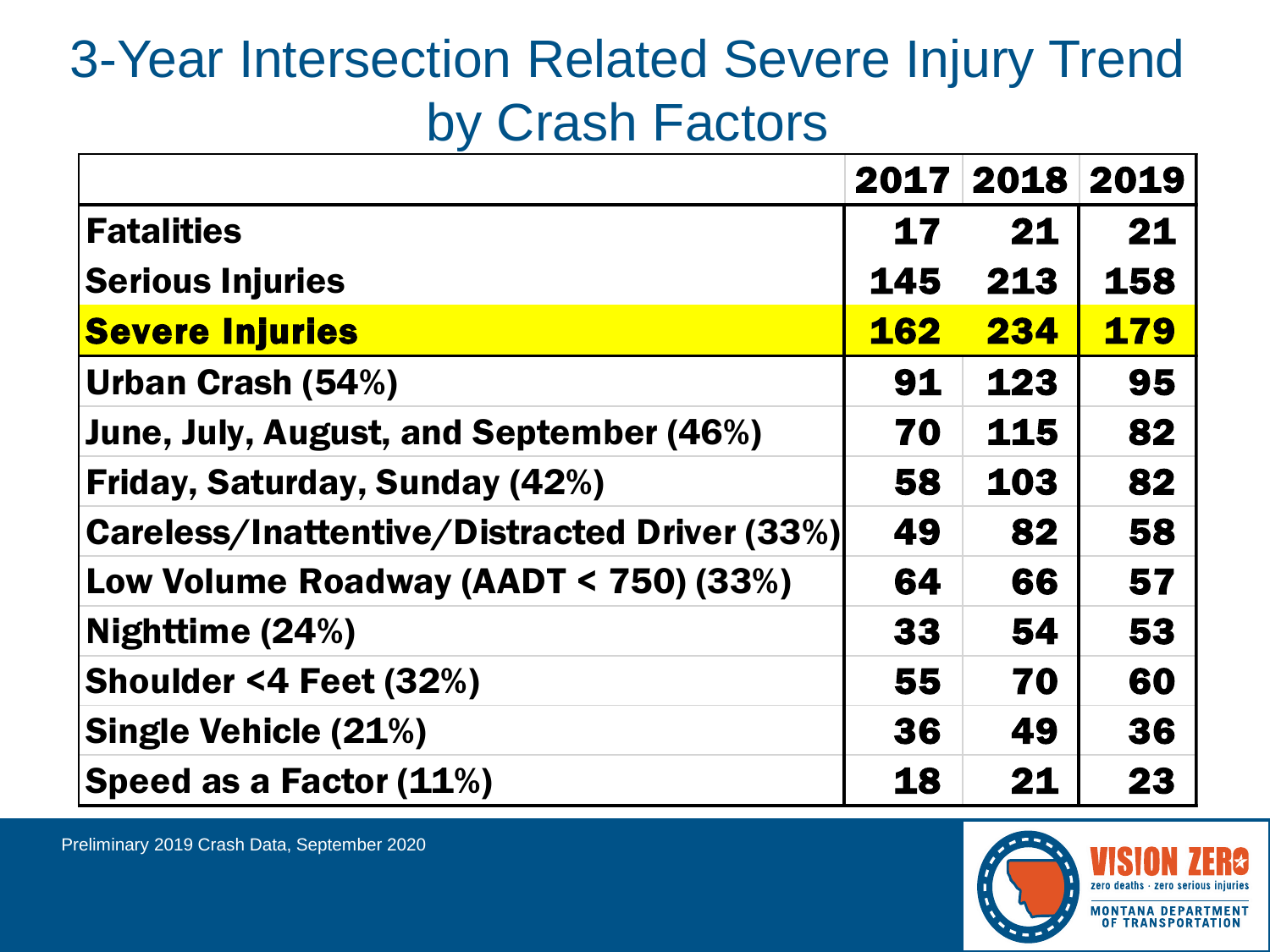### Impaired Driver Involved Fatalities & Serious Injuries, 2010-2019



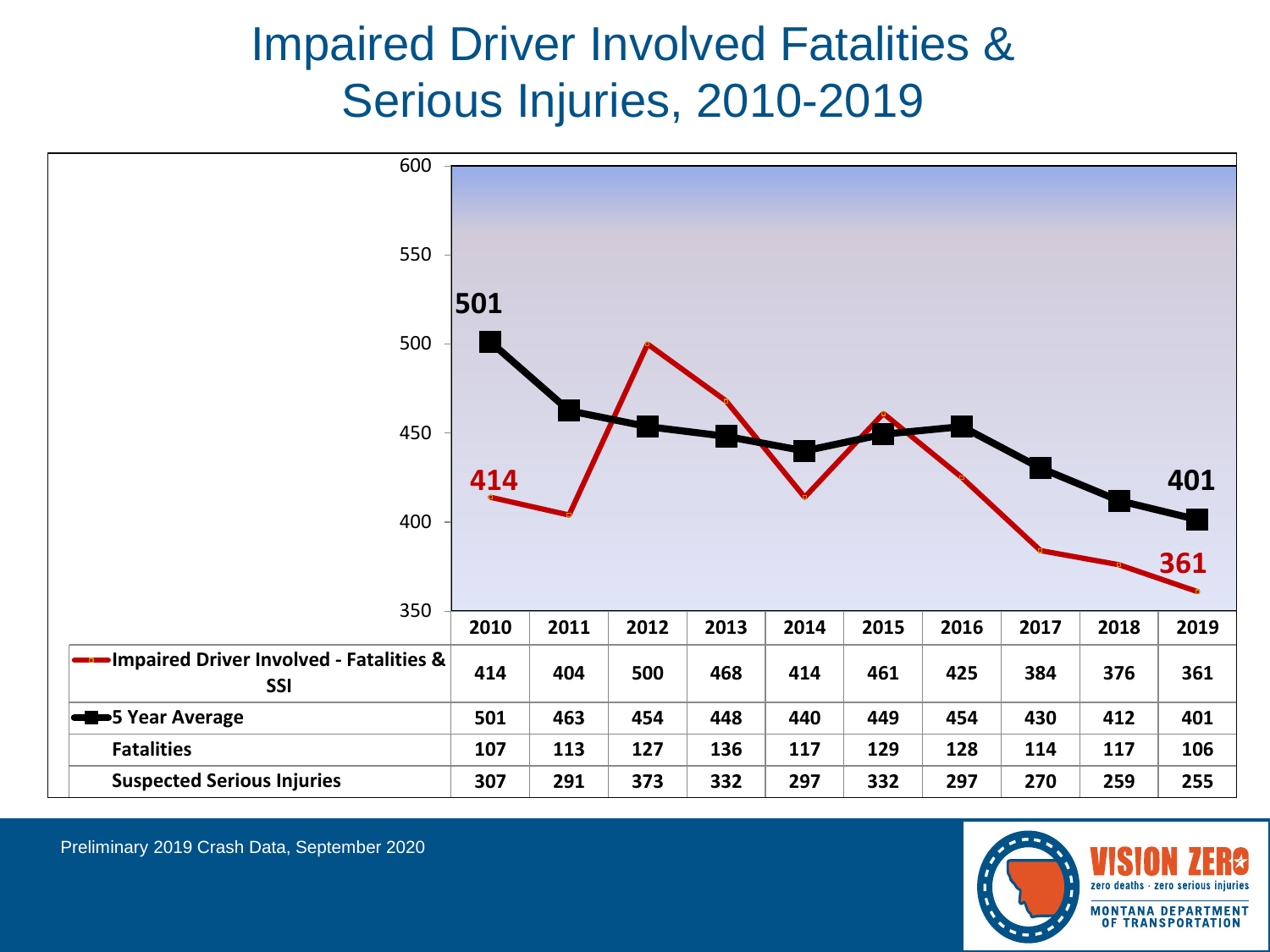## 3-Year Impaired Driver Related Crash Severe Injury Trend by Crash Factors

|                                                   | 2017       | 2018 | 2019 |
|---------------------------------------------------|------------|------|------|
| <b>Fatalities</b>                                 | 114        | 117  | 106  |
| <b>Serious Injuries</b>                           | 270        | 259  | 255  |
| <b>Severe Injuries</b>                            | <b>384</b> | 376  | 361  |
| <b>Roadway Departure Crash (71%)</b>              | 280        | 273  | 240  |
| <b>Intersection Crash (14%)</b>                   | 35         | 61   | 56   |
| <b>Unrestrained Occupant (51%)</b>                | <b>191</b> | 205  | 178  |
| <b>Impaired Male Driver Involved (72%)</b>        | 272        | 278  | 259  |
| <b>Impaired Female Driver Involved (30%)</b>      | 118        | 107  | 106  |
| <b>Impaired Young Driver Involved (14%)</b>       | 56         | 54   | 49   |
| <b>Impaired Older Driver Involved (6%)</b>        | 27         | 17   | 24   |
| <b>Impaired Motorcyclist Driver Involved (9%)</b> | 31         | 35   | 35   |
|                                                   |            |      |      |

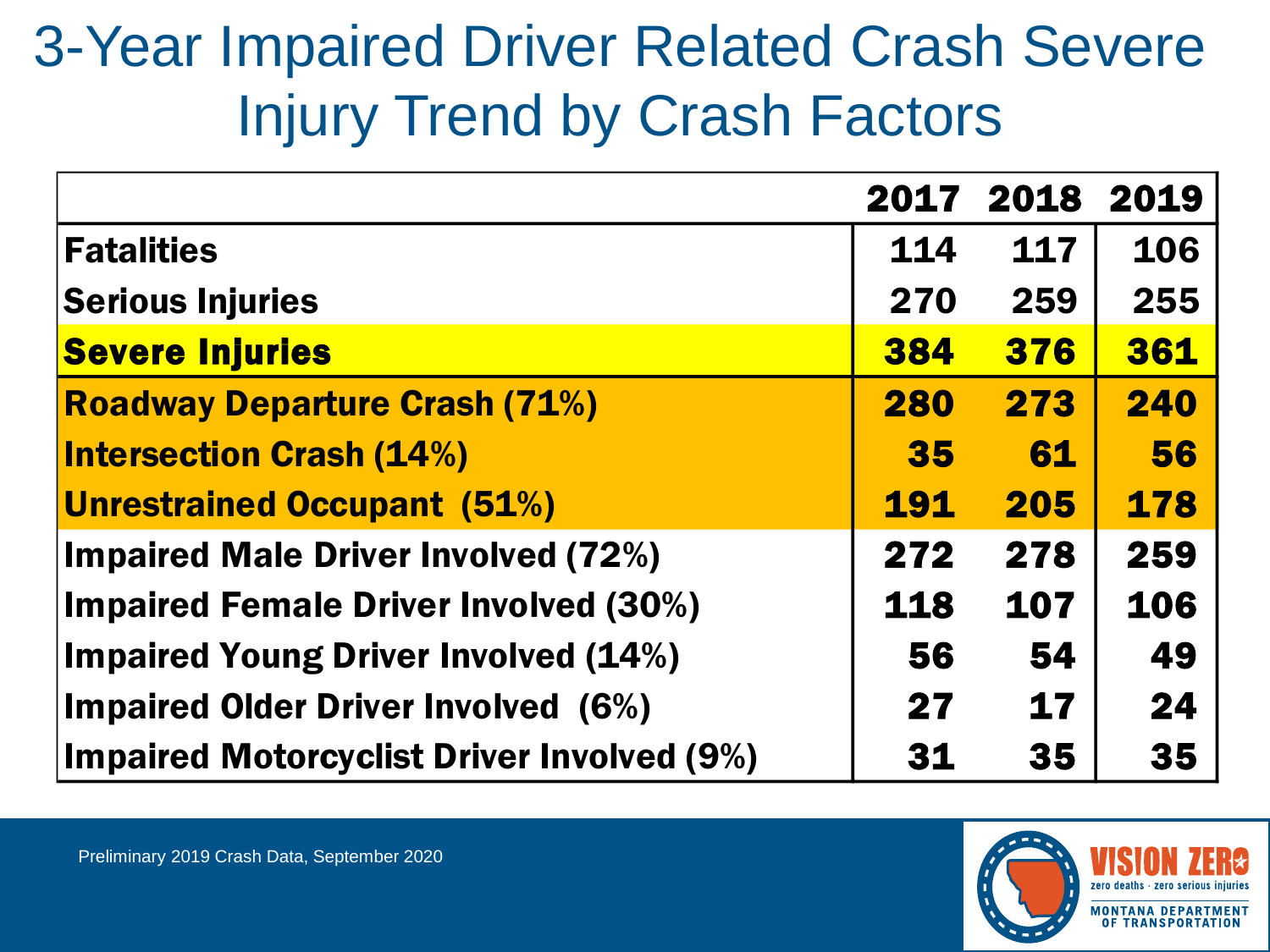# 3-Year Impaired Driver Related Severe Injury Trend by Crash Factors

|                                                     | 2017       | 2018 | 2019 |
|-----------------------------------------------------|------------|------|------|
| <b>Fatalities</b>                                   | 114        | 117  | 106  |
| <b>Serious Injuries</b>                             | 270        | 259  | 255  |
| <b>Severe Injuries</b>                              | <b>384</b> | 376  | 361  |
| <b>Rural Crash (87%)</b>                            | 333        | 331  | 315  |
| June, July, August, and September (47%)             | 163        | 189  | 174  |
| Friday, Saturday, Sunday (54%)                      | 206        | 196  | 190  |
| <b>Single Vehicle Crash (69%)</b>                   | 257        | 268  | 245  |
| <b>Speed Limit &gt; 35 MPH (76%)</b>                | 290        | 292  | 272  |
| Nighttime (47%)                                     | 170        | 186  | 173  |
| <b>Shoulder Width &lt;4 Feet (44%)</b>              | 152        | 180  | 163  |
| Low Volume Roadway (AADT < 750) $(41%)$             | 183        | 137  | 135  |
| <b>Careless/Inattentive/Distracted Driver (29%)</b> | 105        | 107  | 114  |
| Speed as a Factor (22%)                             | 85         | 82   | 81   |
| Dry Roadway (80%)                                   | 294        | 313  | 293  |

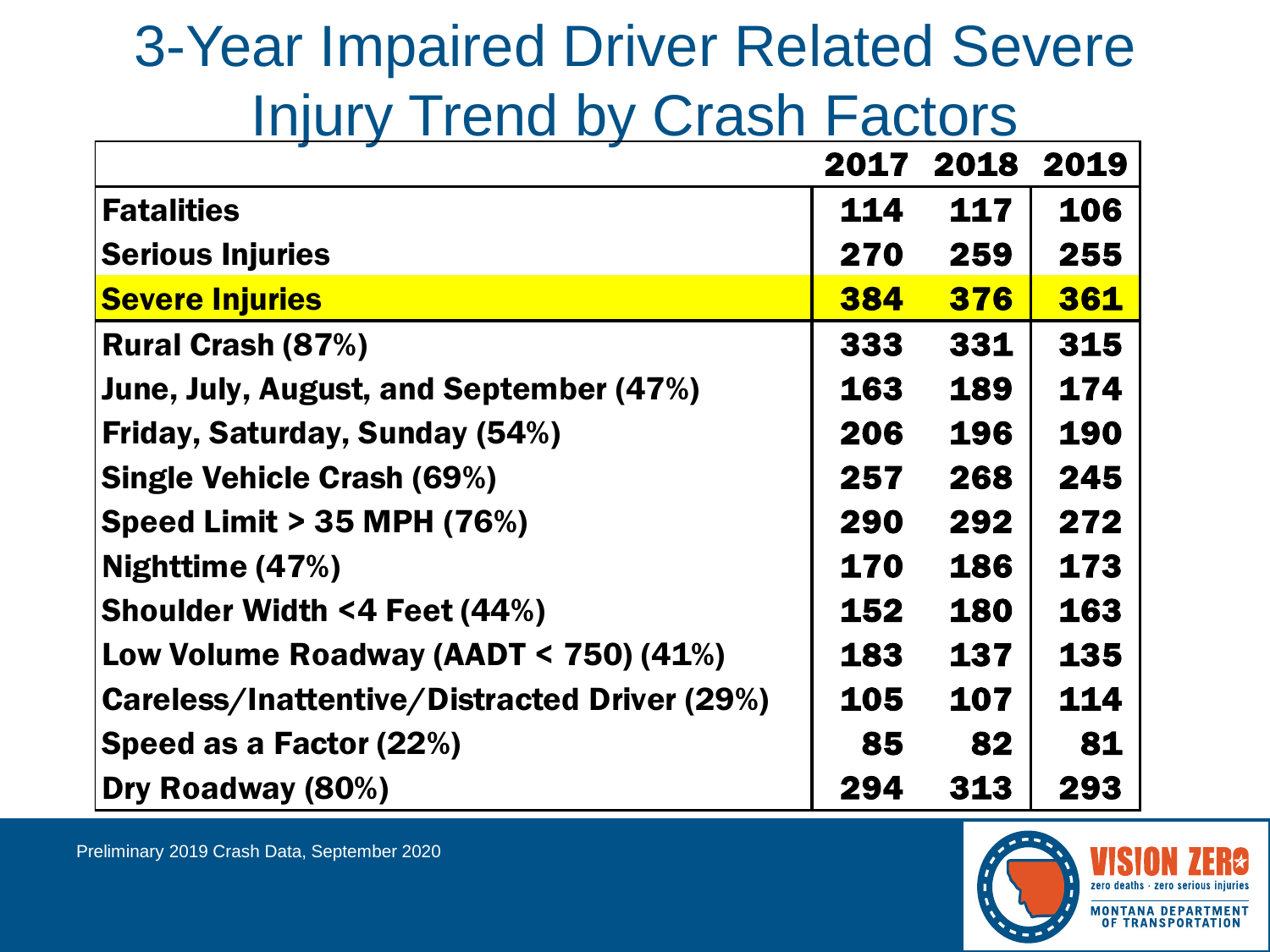### Unrestrained Vehicle Occupant Related Crash Fatalities & Serious Injuries, 2010-2019



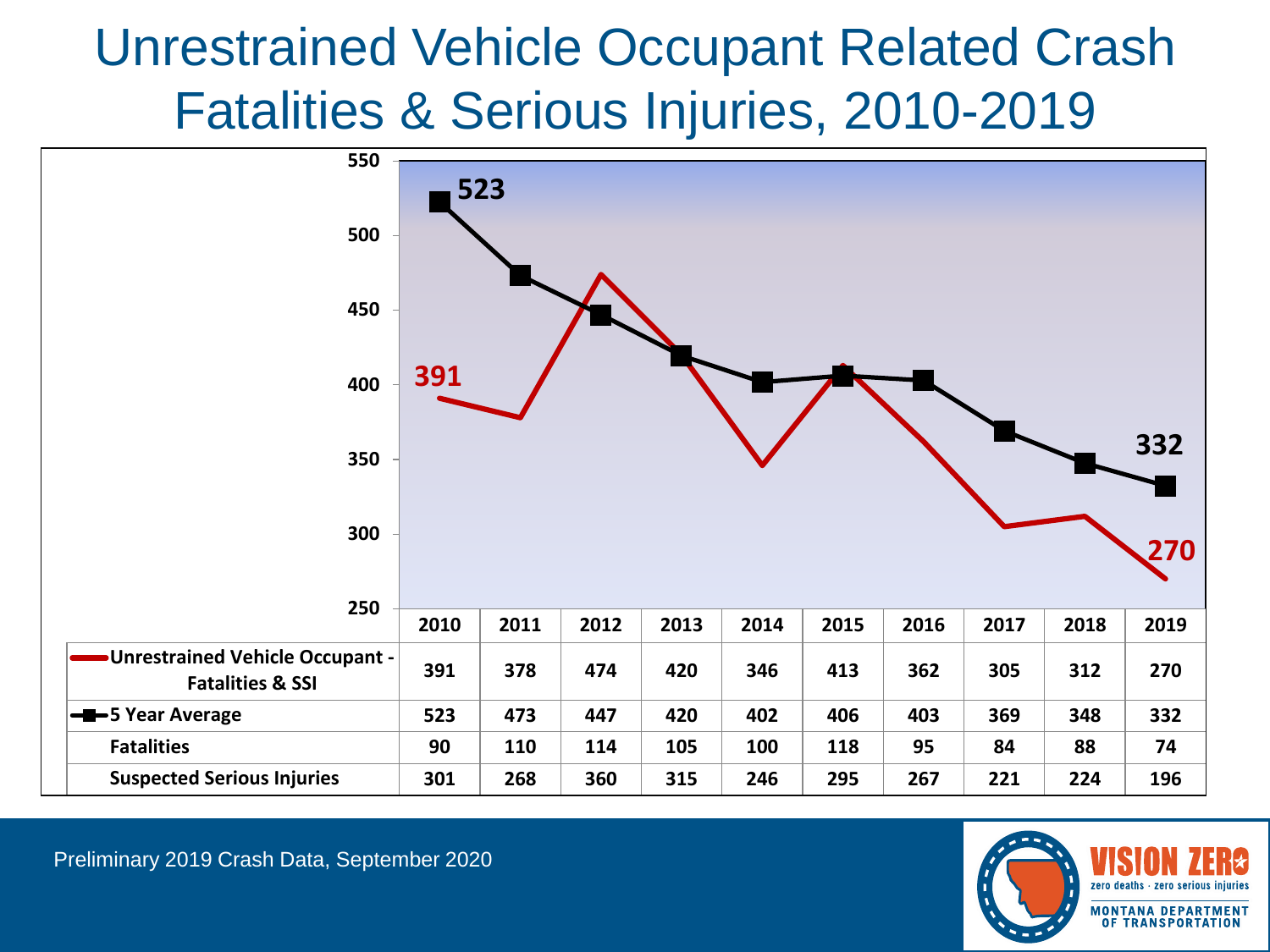### 3-Year Unrestrained Vehicle Severe Injury Trend by Crash Factors

|                                       |            | 2017 2018 2019 |            |
|---------------------------------------|------------|----------------|------------|
| <b>Fatalities</b>                     | 84         | 88             | 74         |
| <b>Serious Injuries</b>               | 221        | 224            | 196        |
| <b>Severe Injuries</b>                | 305        | 312            | 270        |
| <b>Roadway Departure Crash (74%)</b>  | 230        | 231            | <b>199</b> |
| <b>Intersection Crash (12%)</b>       | 33         | 43             | 34         |
| <b>Impaired Driver Involved (65%)</b> | <b>191</b> | 206            | 178        |
| <b>Young Driver Involved (20%)</b>    | 65         | 64             | 49         |
| <b>Older Driver Involved (13%)</b>    | 41         | 29             | 47         |
| <b>Rural Crash (90%)</b>              | 269        | 284            | 245        |
| Friday, Saturday, Sunday (48%)        | 156        | 146            | 126        |



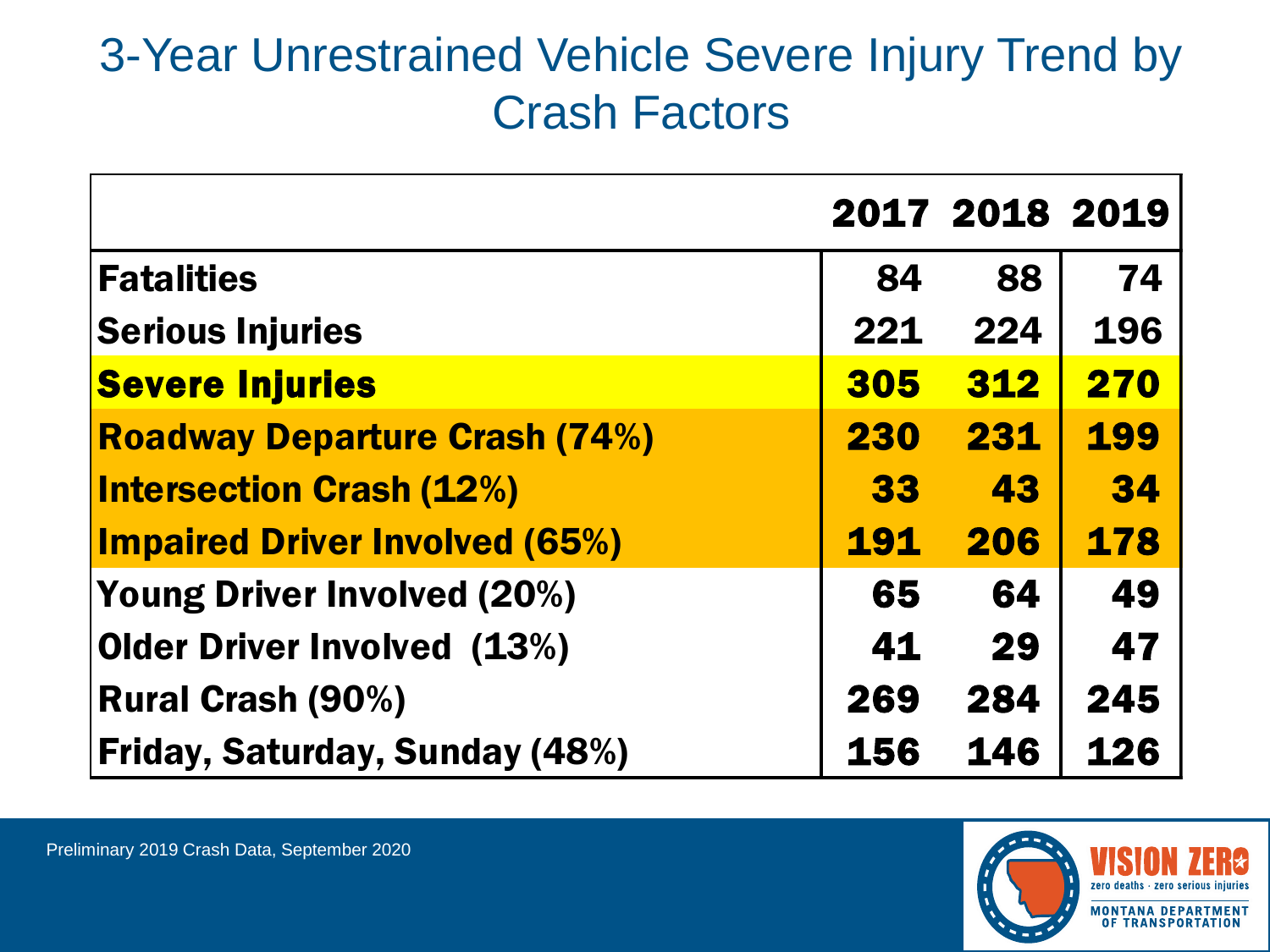# Crash Factors

| 3-Year Unrestrained Vehicle Severe Injury Trend by<br><b>Crash Factors</b> |     |                |     |
|----------------------------------------------------------------------------|-----|----------------|-----|
|                                                                            |     | 2017 2018 2019 |     |
| <b>Fatalities</b>                                                          | 84  | 88             | 74  |
| <b>Serious Injuries</b>                                                    | 221 | 224            | 196 |
| <b>Severe Injuries</b>                                                     | 305 | <b>312</b>     | 270 |
| <b>June, July, August and September (43%)</b>                              | 127 | 134            | 117 |
| <b>Speed Limit &gt;35 MPH (80%)</b>                                        | 244 | 252            | 210 |
| <b>Single Vehicle Crash (75%)</b>                                          | 237 | 230            | 196 |
| <b>Shoulder Width &lt;4 Feet (44%)</b>                                     | 116 | 151            | 123 |
| Nighttime (44%)                                                            | 129 | 146            | 118 |
| Low Volume Roaday (AADT < 750) (44%)                                       | 159 | 123            | 110 |
| Speed as a Factor (26%)                                                    | 80  | 77             | 70  |
|                                                                            |     |                |     |



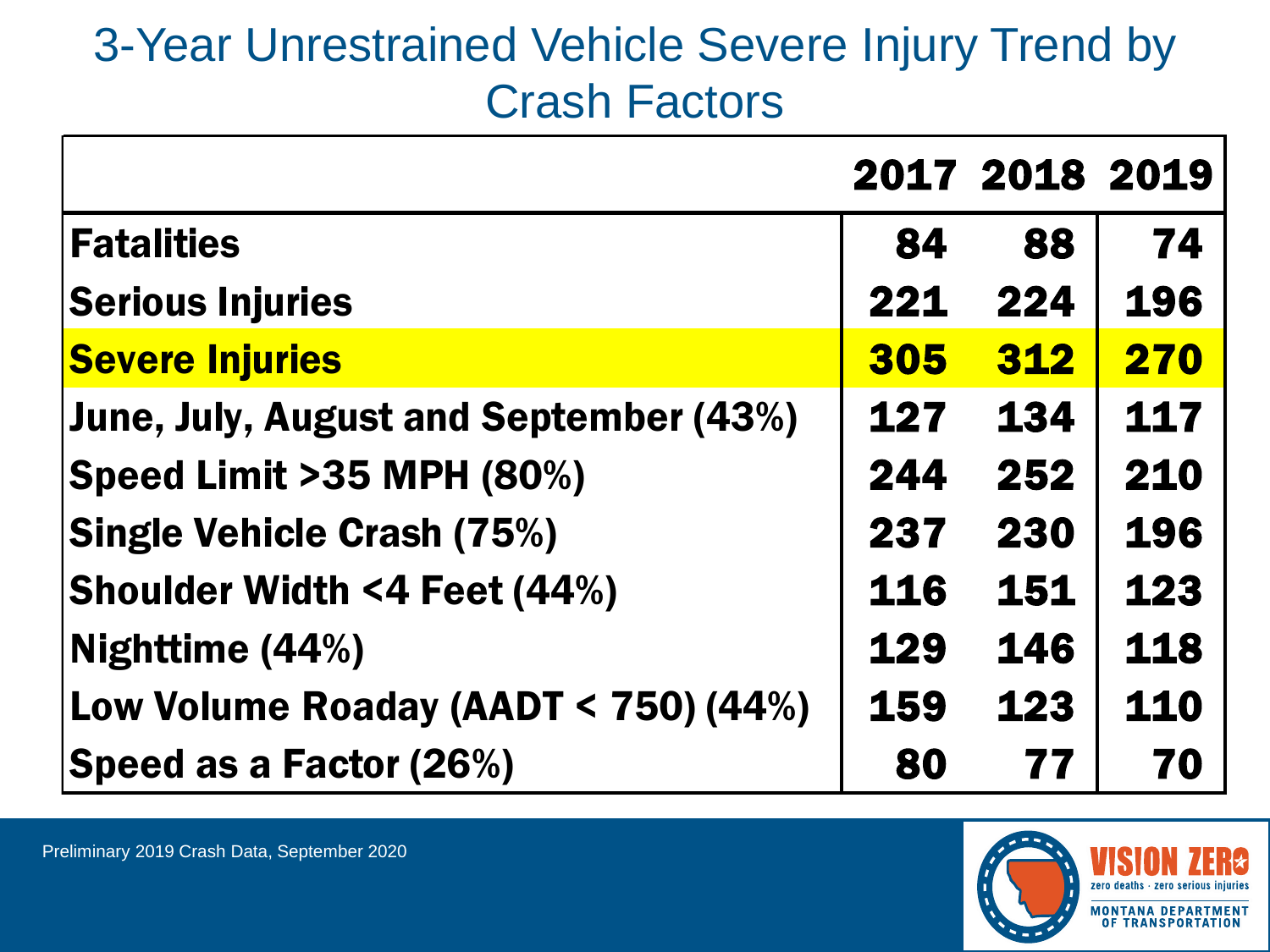### Motorcyclist Crash Fatalities & Serious Injuries, 2010-2019



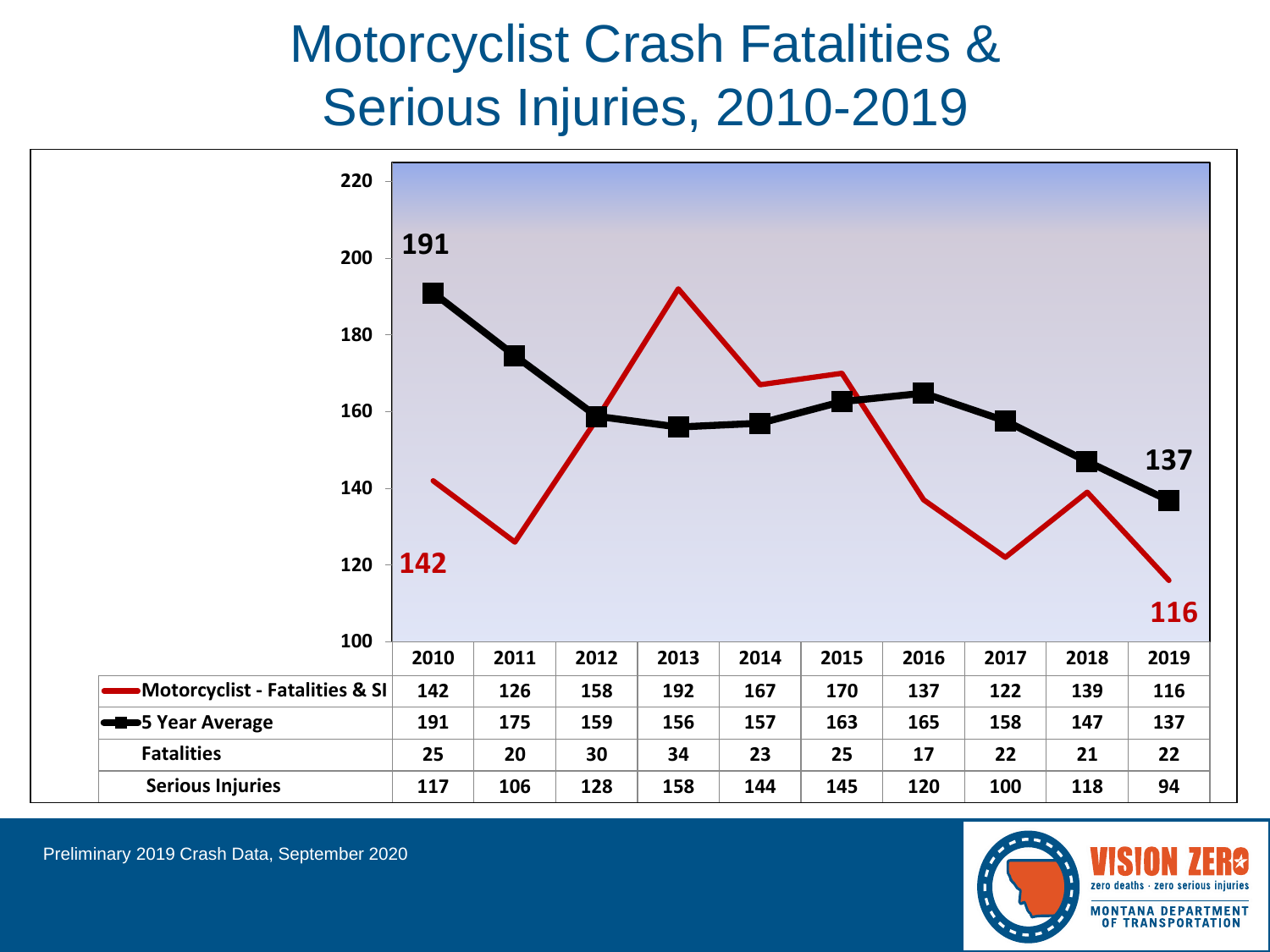### 3-Year Motorcyclist Severe Injury Trend by Crash Factors

|                                           | 2017       | 2018       | 2019       |
|-------------------------------------------|------------|------------|------------|
| <b>Fatalities</b>                         | 22         | 21         | 22         |
| <b>Serious Injuries</b>                   | 100        | 118        | 94         |
| <b>Severe Injuries</b>                    | <b>122</b> | <b>139</b> | <b>116</b> |
| <b>Roadway Departure Crash (48%)</b>      | 63         | 67         | 51         |
| <b>Intersection Crash (20%)</b>           | 23         | 32         | 21         |
| <b>Impaired Motorcycle Operator (23%)</b> | 29         | 29         | 30         |
| <b>Motorcycle Operator (91%)</b>          | 114        | 126        | 102        |
| Motorcyclist - No Helmet (38%)            | 47         | 50         | 47         |
| <b>Male Motorcycle Operator (84%)</b>     | 102        | 117        | 98         |
| Motorcycle Operator Age 55-64 (19%)       | 22         | 29         | 21         |
| Motorcycle Operator Age 45-54 (14%)       | 15         | 23         | 16         |
|                                           |            |            |            |

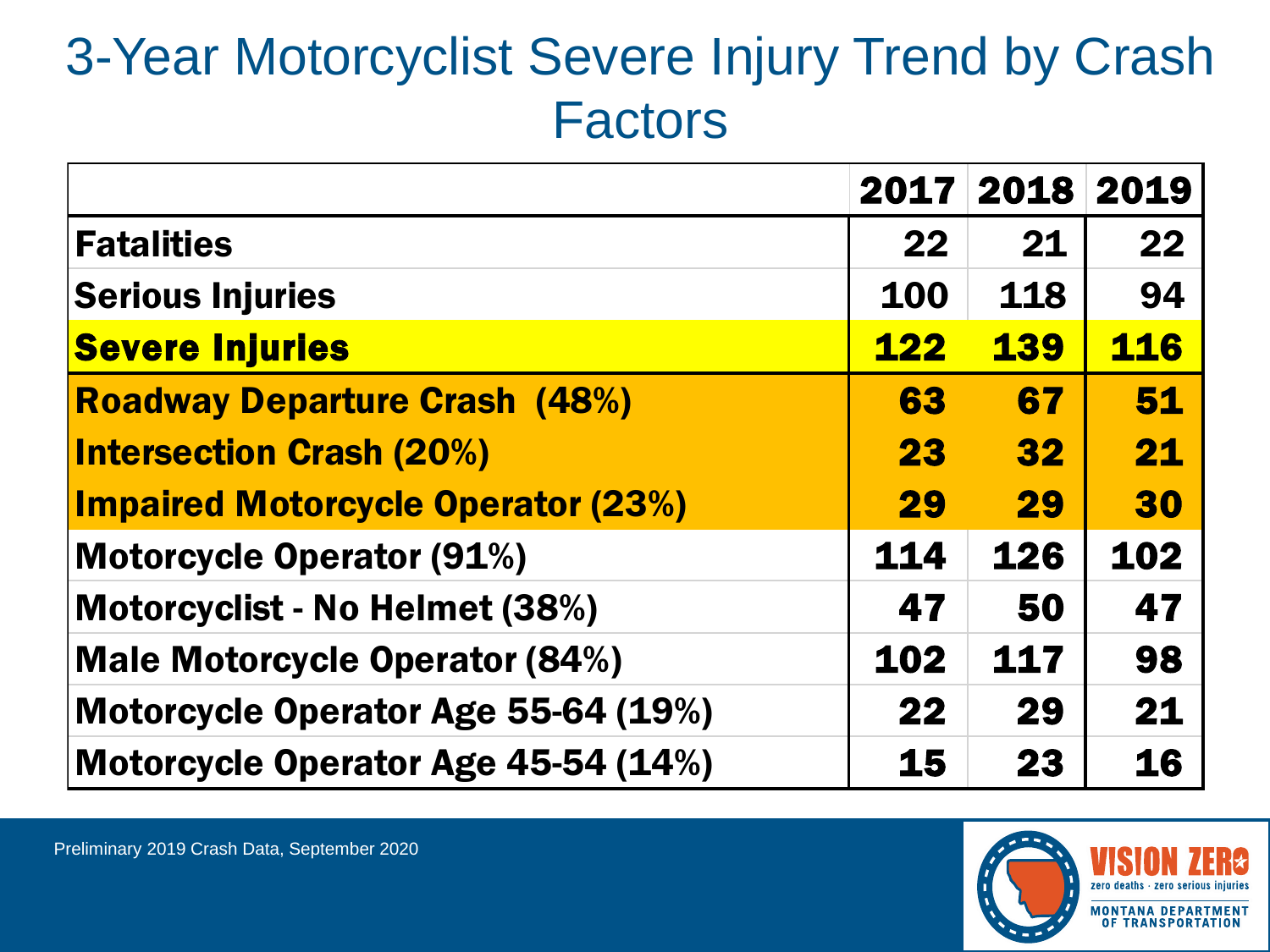## 3-Year Motorcyclist Severe Injury Trend by Crash Factors

|                                         | 2017       | 2018           | 2019       |
|-----------------------------------------|------------|----------------|------------|
| <b>Fatalities</b>                       | 22         | 21             | 22         |
| <b>Serious Injuries</b>                 | 100        | 118            | 94         |
| <b>Severe Injuries</b>                  | <b>122</b> | <b>139</b>     | <b>116</b> |
| <b>Rural Crash (76%)</b>                | 88         | 106            | 92         |
| Urban Crash (24%)                       | 34         | 33             | 24         |
| June, July, August, and September (78%) | 88         | 104            | 102        |
| Friday, Saturday, Sunday (62%)          | 80         | 80             | 72         |
| Nighttime (17%)                         | 18         | 23             | 23         |
| Dry Roadway (94%)                       | 116        | 130            | 107        |
| <b>Speed Limit &gt;35 MPH (66%)</b>     | 72         | 95             | 82         |
| Single Vehicle (68%)                    | 82         | 94             | 80         |
| <b>Shoulder Width &lt;4 Feet (46%)</b>  | 61         | 62             | 52         |
|                                         |            | $\overline{1}$ |            |

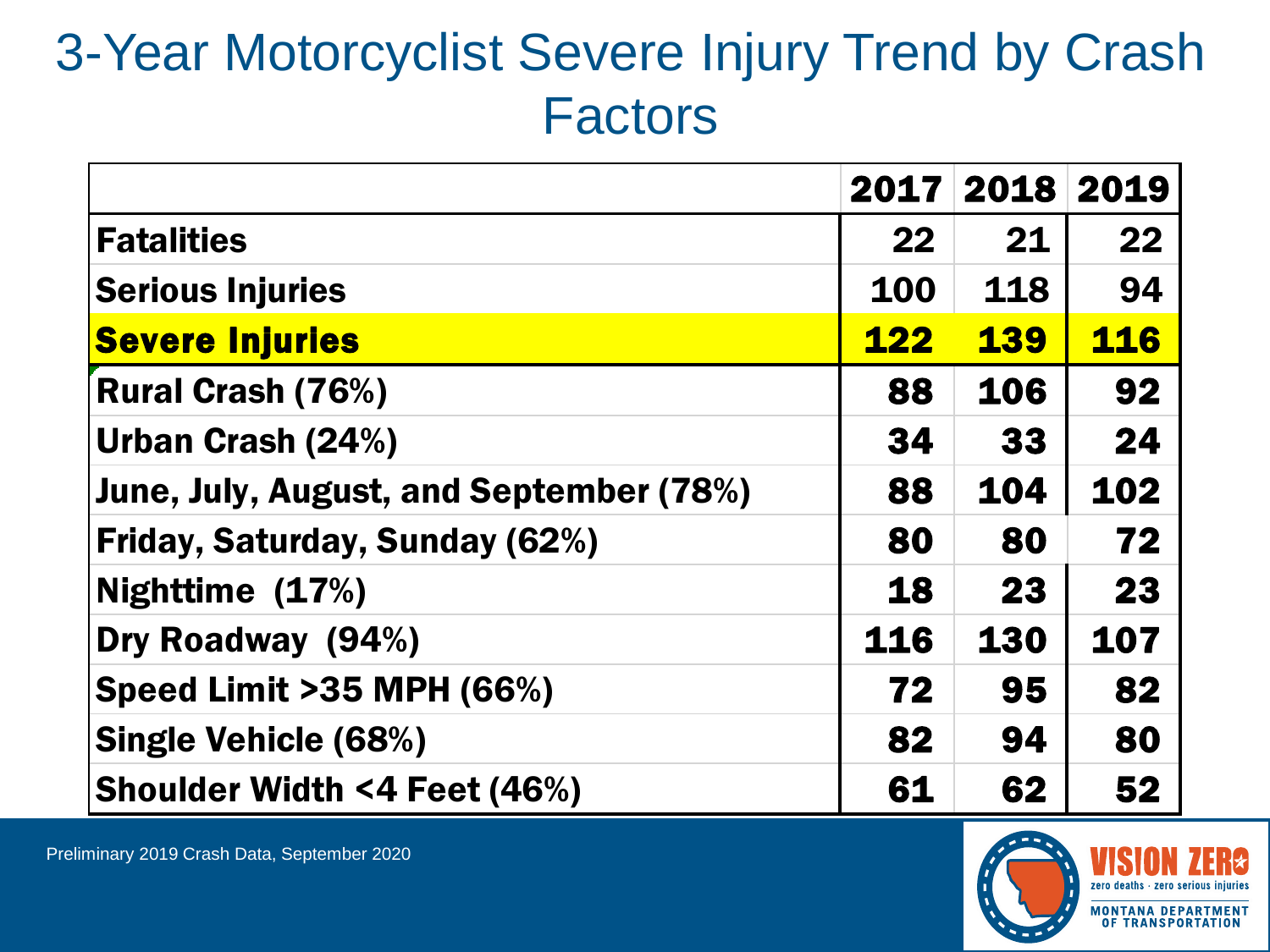### Non-Motorist Fatalities & Serious Injuries, 2010-2019



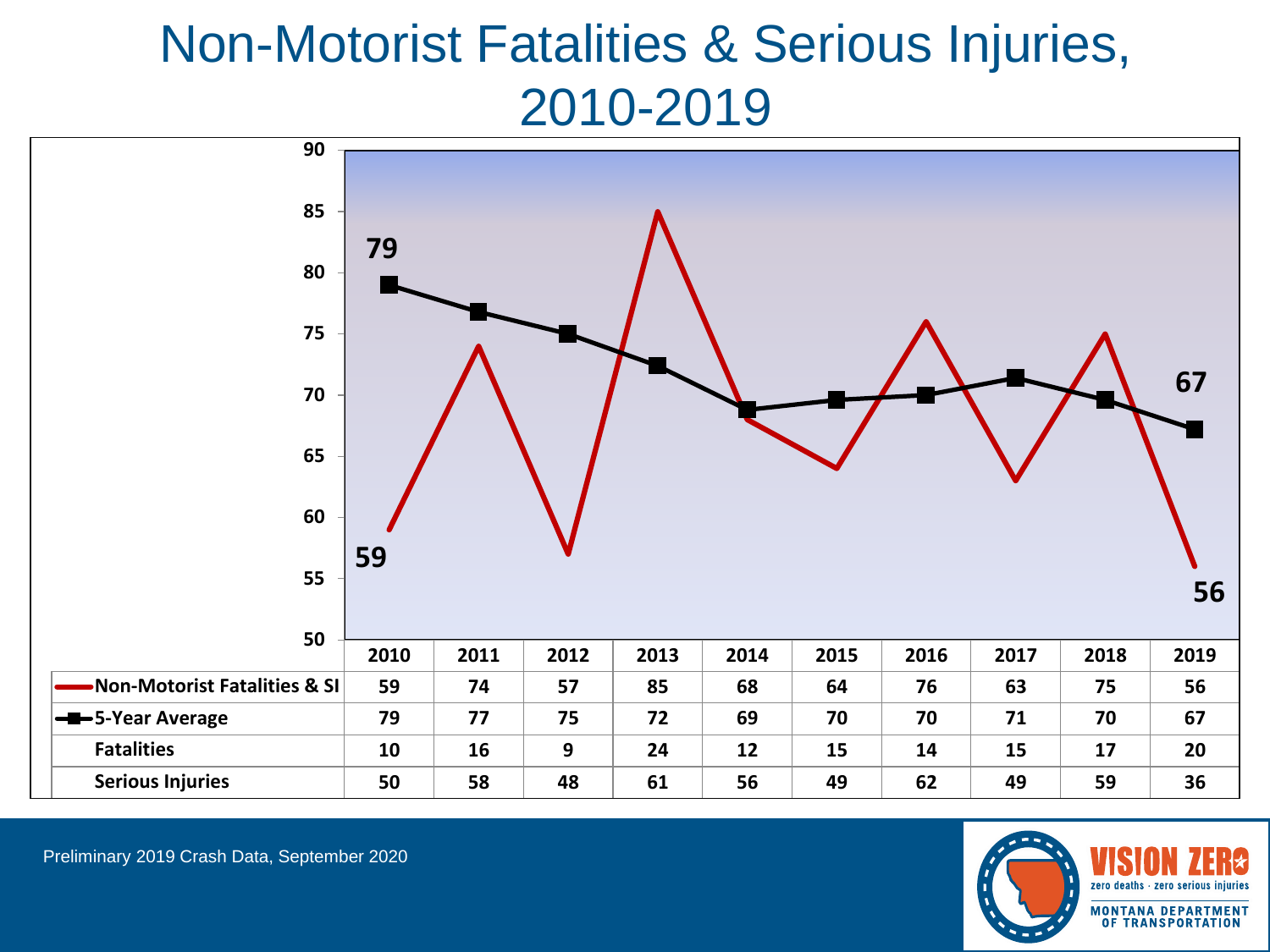### 3-Year Non-Motorized Severe Injury Trend by Crash Factors

|                                                 |    | 2017 2018 2019 |           |
|-------------------------------------------------|----|----------------|-----------|
| <b>Fatalities</b>                               | 15 | 17             | 20        |
| <b>Serious Injuries</b>                         | 49 | 59             | 36        |
| <b>Severe Injuries</b>                          | 64 | 76             | 56        |
| <b>Intersection Crash (34%)</b>                 | 24 | 27             | <b>15</b> |
| <b>Impaired Driver Involved (20%)</b>           | 12 | <b>12</b>      | <b>15</b> |
| Urban Crash (63%)                               | 45 | 52             | 27        |
| June, July, August, and September (40%)         | 29 | 31             | 18        |
| Friday, Saturday, Sunday (45%)                  | 25 | 33             | 30        |
| Nighttime (51%)                                 | 33 | 37             | 29        |
| November, December, January, and February (32%) | 18 | 23             | 22        |

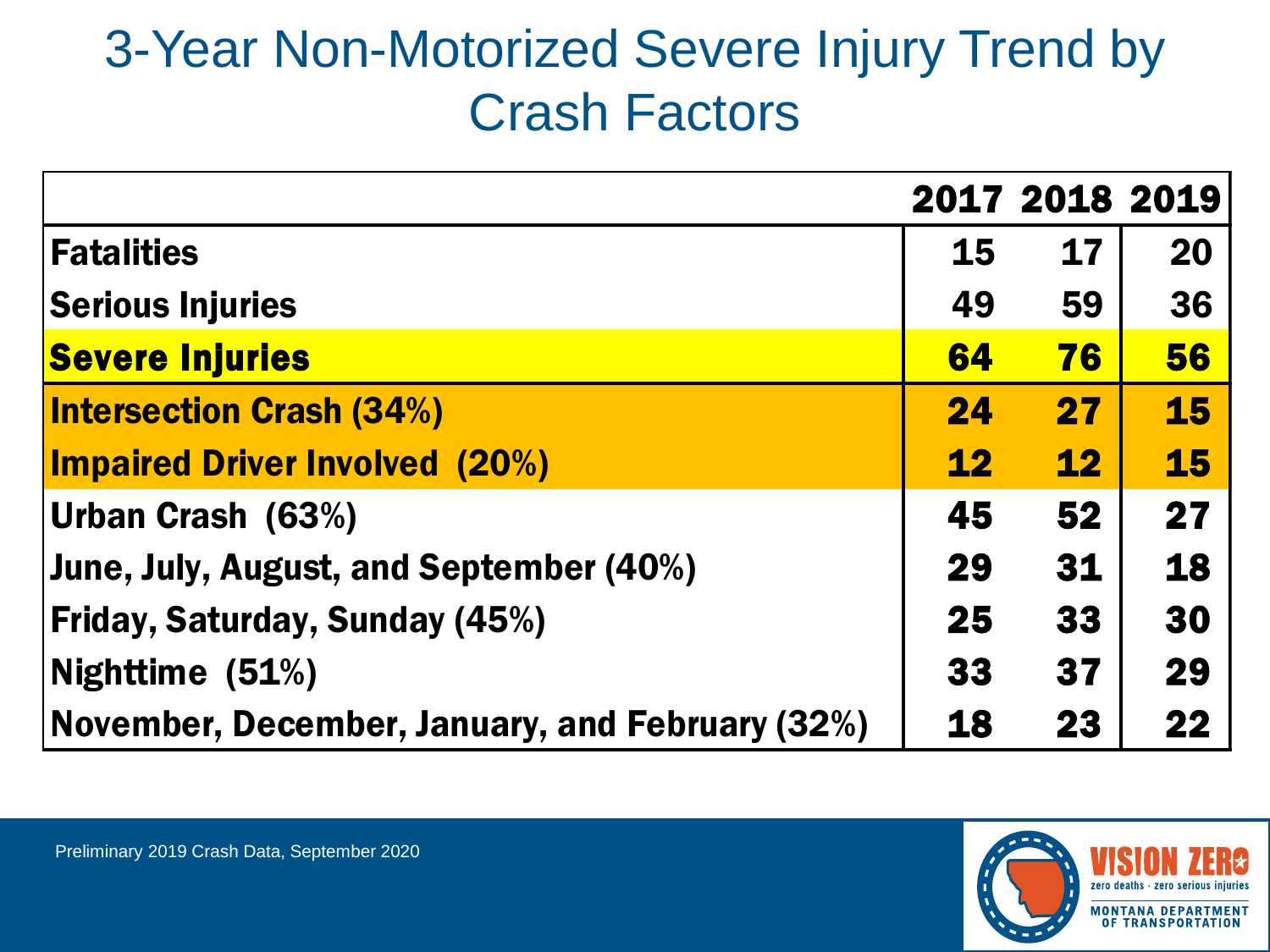### 3-Year Non-Motorized Severe Injury Trend by Crash Factors

|                                         |    | 2017 2018 2019 |    |
|-----------------------------------------|----|----------------|----|
| <b>Fatalities</b>                       | 15 | 17             | 20 |
| <b>Serious Injuries</b>                 | 49 | 59             | 36 |
| <b>Severe Injuries</b>                  | 64 | 76             | 56 |
| Pedestrians (75%)                       | 45 | 57             | 45 |
| <b>Bicyclists (24%)</b>                 | 18 | 19             | 11 |
| Low Volume Roadway (AADT < 750) (33%)   | 25 | 21             | 19 |
| <b>Shoulder Width &lt;4 Feet (34%)</b>  | 19 | 24             | 24 |
| Speed Limit >35 MPH (26%)               | 14 | 17             | 20 |
| <b>Friday Noon to Sunday Noon (33%)</b> | 20 | 22             | 23 |

Non-Motorists includes pedestrians and bicyclists

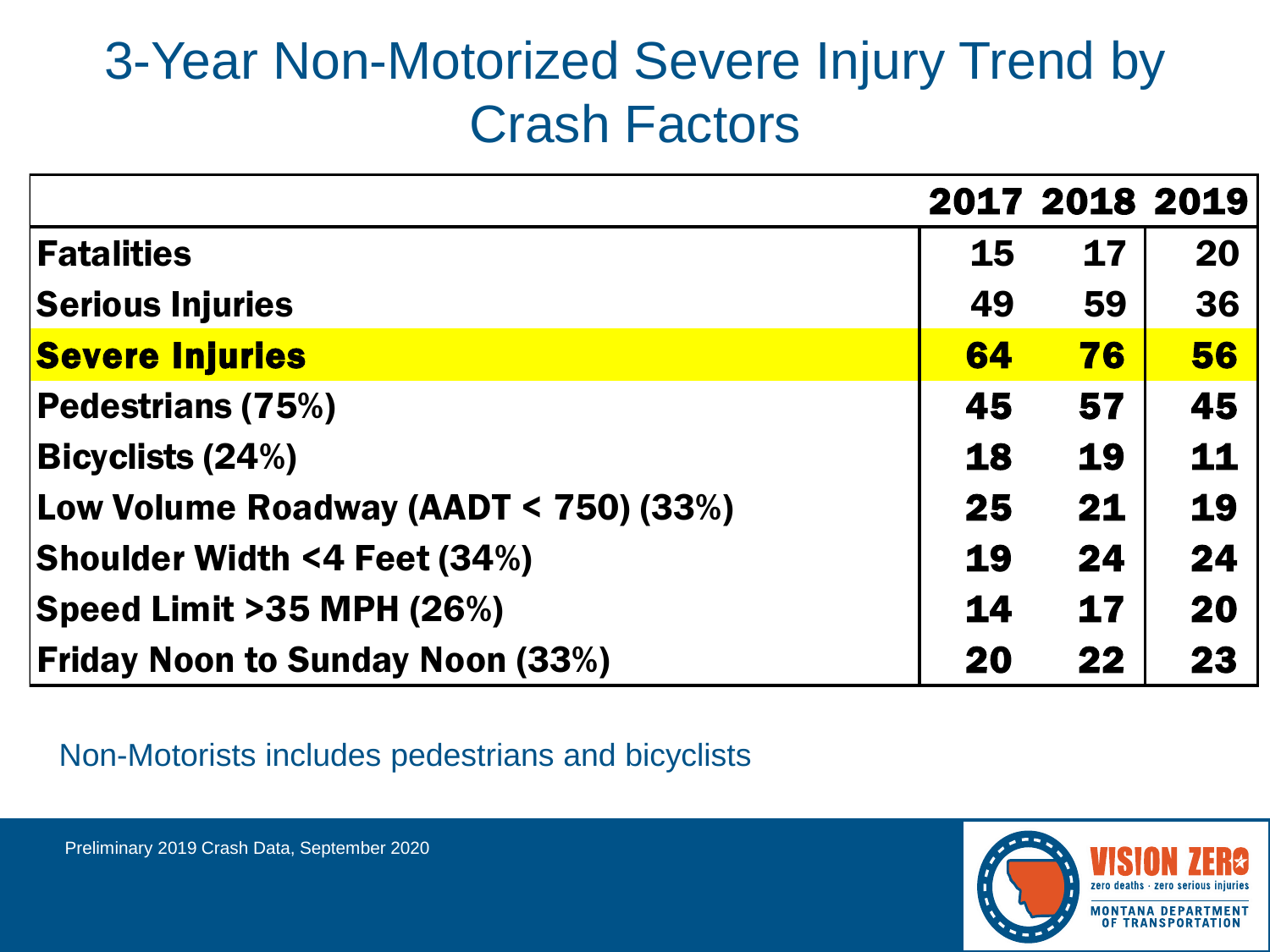### Large Vehicle Related Fatalities & Serious Injuries, 2010-2019



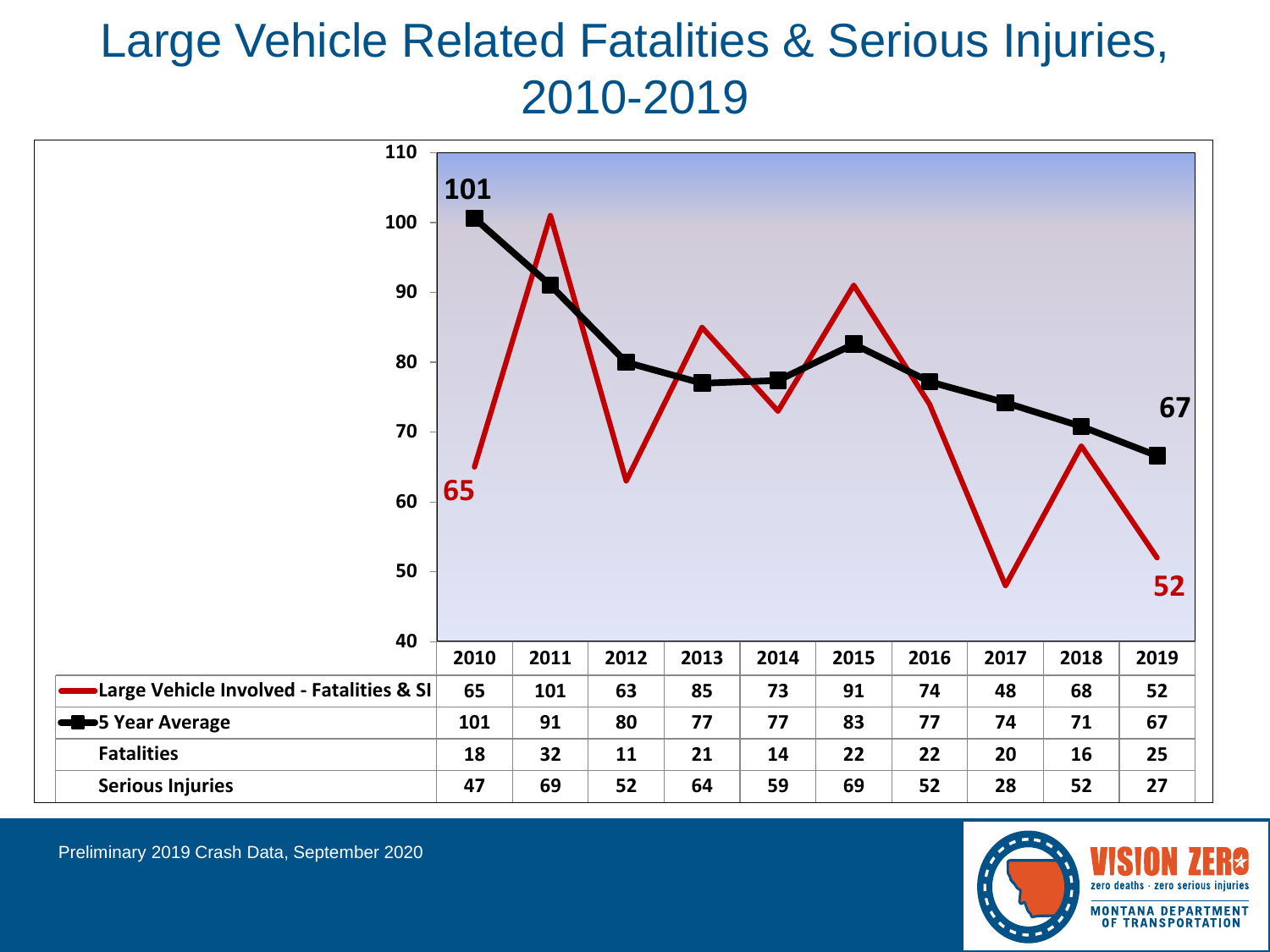### 3-Year Large Vehicle Related Severe Injury Trend by Crash Factors

|                                                    |             | 2017 2018 2019 |           |
|----------------------------------------------------|-------------|----------------|-----------|
| <b>Fatalities</b>                                  | 20          | 16             | 25        |
| <b>Serious Injuries</b>                            | 28          | 52             | 27        |
| <b>Severe Injuries</b>                             | 48          | 68             | <b>52</b> |
| <b>Roadway Departure Crash (54%)</b>               | 23          | 25             | 43        |
| <b>Intersection Crash (20%)</b>                    | 9           | 9              | <b>16</b> |
| <b>Impaired Driver Involved (33%)</b>              | <u>14</u>   | 20             | 21        |
| <b>Impaired Large Vehicle Driver Involved (5%)</b> | $\mathbf 2$ | $\mathbf 2$    | 5         |
| June, July, August, and September (50%)            | 20          | 25             | 39        |
| <b>Friday, Saturday, Sunday (42%)</b>              | 17          | 21             | 33        |



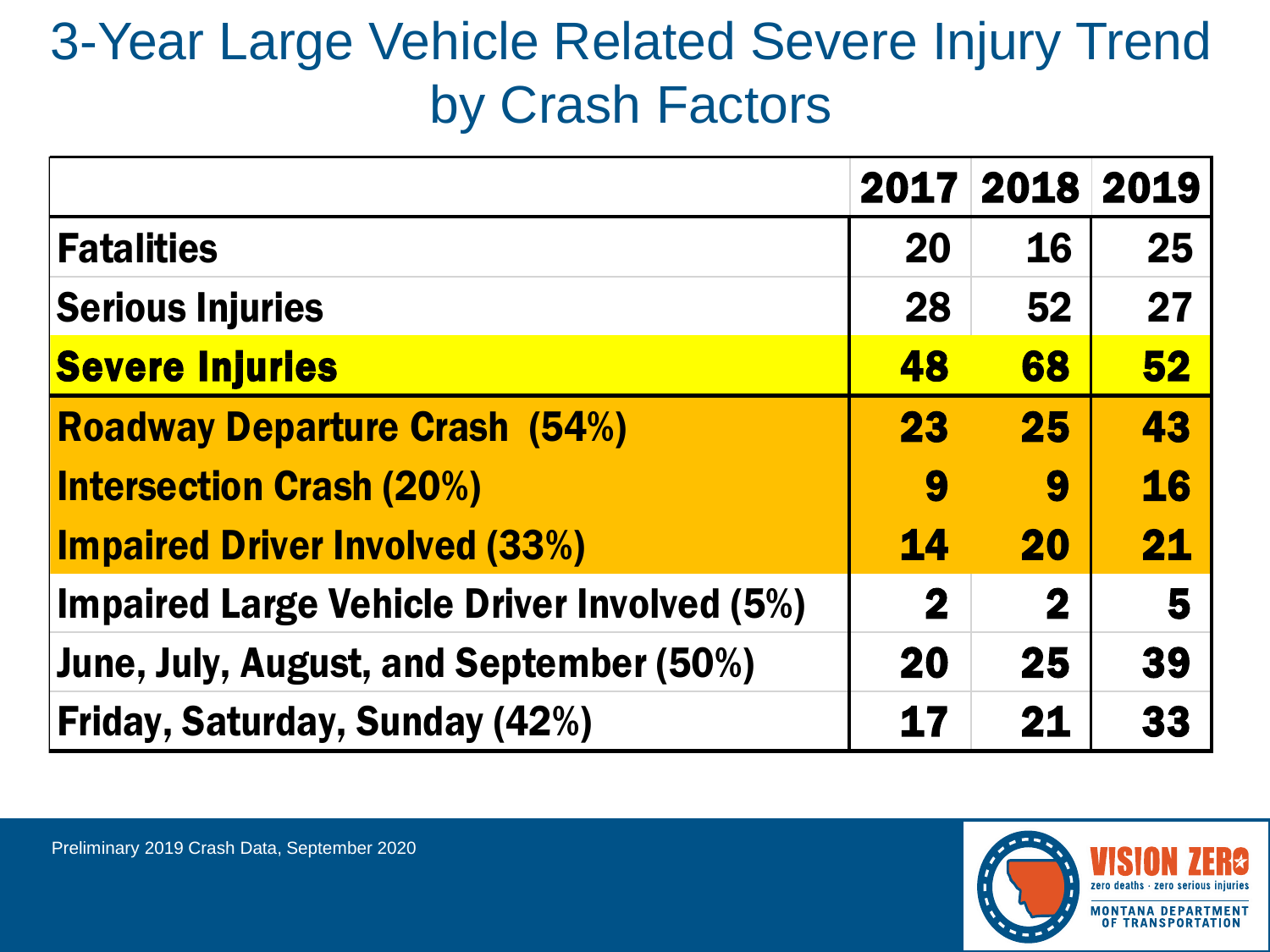### 3-Year Large Vehicle Related Severe Injury Trend by Crash Factors

|                                        | 2017 | 2018 | 2019 |
|----------------------------------------|------|------|------|
| <b>Fatalities</b>                      | 20   | 16   | 25   |
| <b>Serious Injuries</b>                | 28   | 52   | 27   |
| <b>Severe Injuries</b>                 | 48   | 68   | 52   |
| Dry Roadway (80%)                      | 22   | 51   | 61   |
| Nov, Dec, Jan, Feb (41%)               | 16   | 25   | 28   |
| <b>Single Vehicle (30%)</b>            | 11   | 19   | 20   |
| <b>Shoulder Width &lt;4 Feet (30%)</b> | 16   | 13   | 21   |
| Low Volume Roadway (AADT < 750) (27%)  | 17   | 14   | 14   |
| Nighttime (24%)                        | 12   | 14   | 15   |

Large Vehicles are defined as those 10,000+ pounds

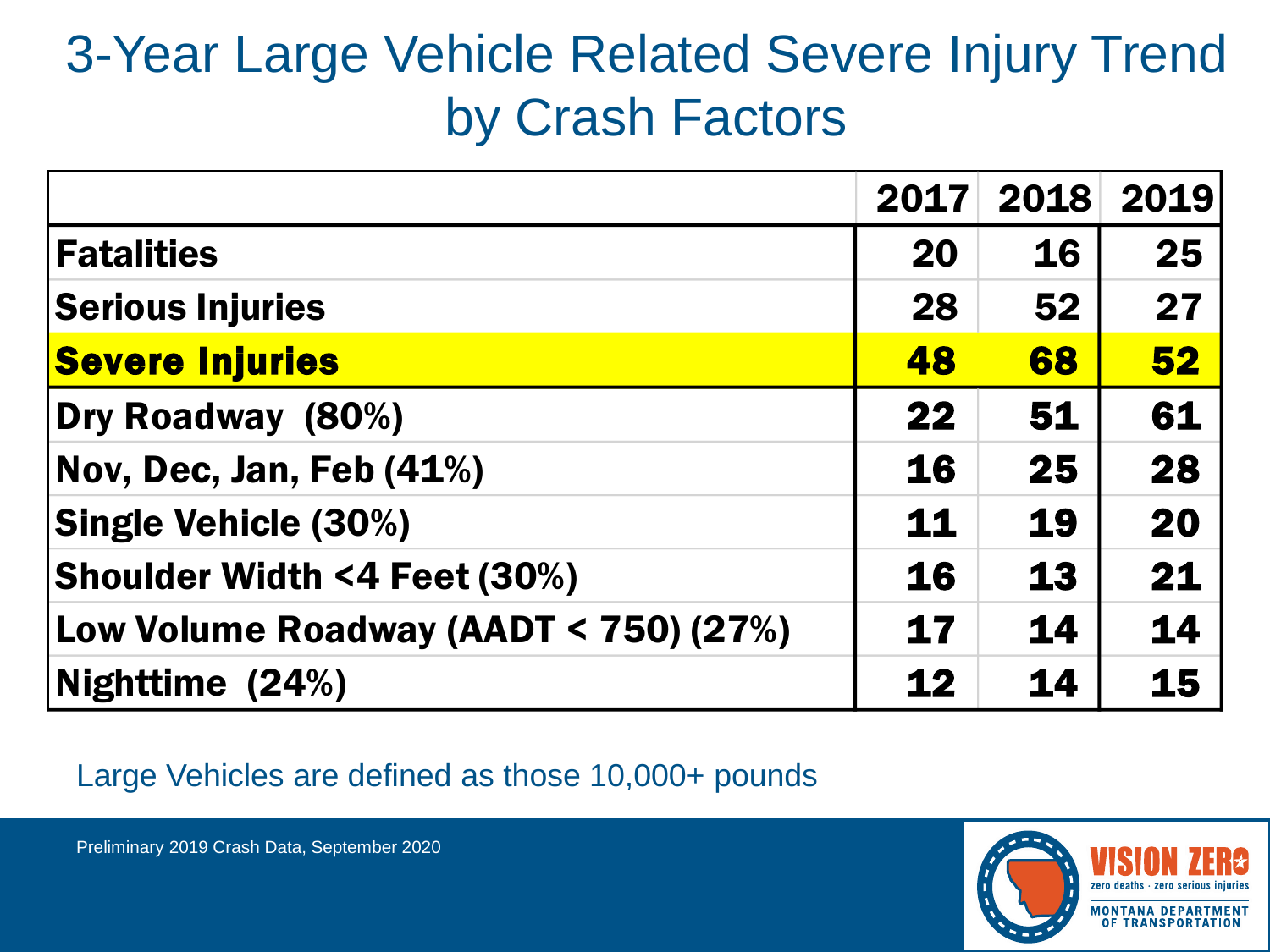### Rural Road Fatalities & Serious Injuries, 2010-2019



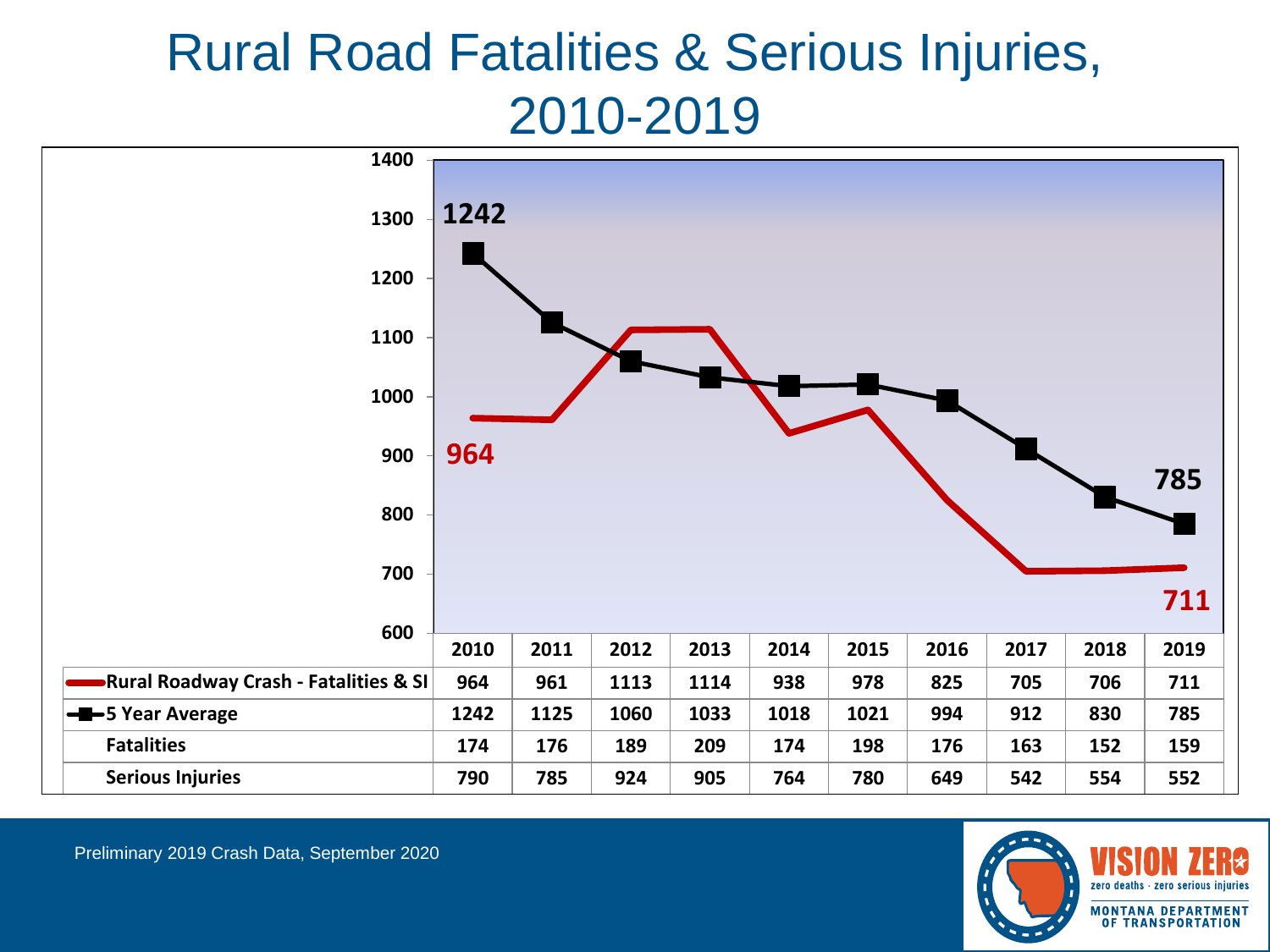### 3-Year Rural Road Severe Injury Trend by Crash Factors

|                                            | 2017 | 2018       | 2019 |
|--------------------------------------------|------|------------|------|
| <b>Fatalities</b>                          | 163  | 152        | 159  |
| <b>Serious Injuries</b>                    | 542  | 554        | 552  |
| <b>Severe Injuries</b>                     | 705  | 706        | 711  |
| <b>Roadway Departure Crash (64%)</b>       | 468  | 451        | 433  |
| <b>Intersection Crash (13%)</b>            | 72   | <b>111</b> | 84   |
| <b>Impaired Driver Involved (46%)</b>      | 333  | 331        | 315  |
| <b>Unrestrained Vehicle Occupant (38%)</b> | 269  | 284        | 245  |
| June, July, August, and September (49%)    | 320  | 357        | 363  |
| Friday, Saturday, Sunday (49%)             | 362  | 340        | 346  |
| Nighttime (32%)                            | 228  | 229        | 222  |

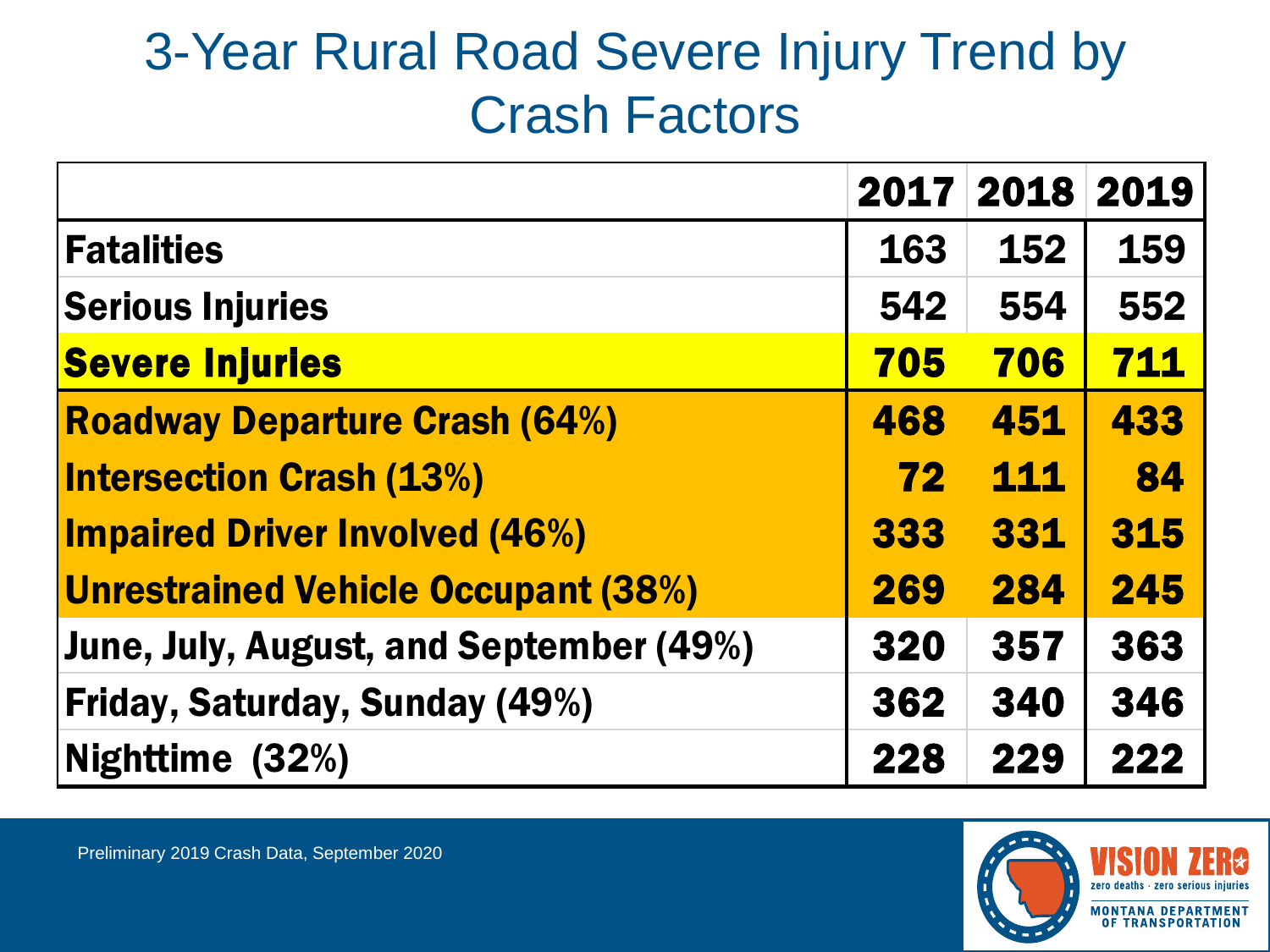### 3-Year Rural Road Severe Injury Trend by Crash Factors

|                                        |     | 2017 2018 2019 |     |
|----------------------------------------|-----|----------------|-----|
| <b>Fatalities</b>                      | 163 | 152            | 159 |
| <b>Serious Injuries</b>                | 542 | 554            | 552 |
| <b>Severe Injuries</b>                 | 705 | 706            | 711 |
| Dry Roadway (76%)                      | 518 | 554            | 536 |
| <b>Single Vehicle (66%)</b>            | 453 | 471            | 472 |
| <b>Shoulder Width &lt;4 Feet (41%)</b> | 278 | 306            | 292 |
| Low Volume Roadway (AADT < 750) (39%)  | 318 | 251            | 258 |
| Careless/Inattentive/Distracted (36%)  | 257 | 236            | 278 |
| Speed as a Factor $(23%)$              | 173 | 147            | 164 |
| Speed Limit >35 MPH (82%)              | 578 | 585            | 570 |

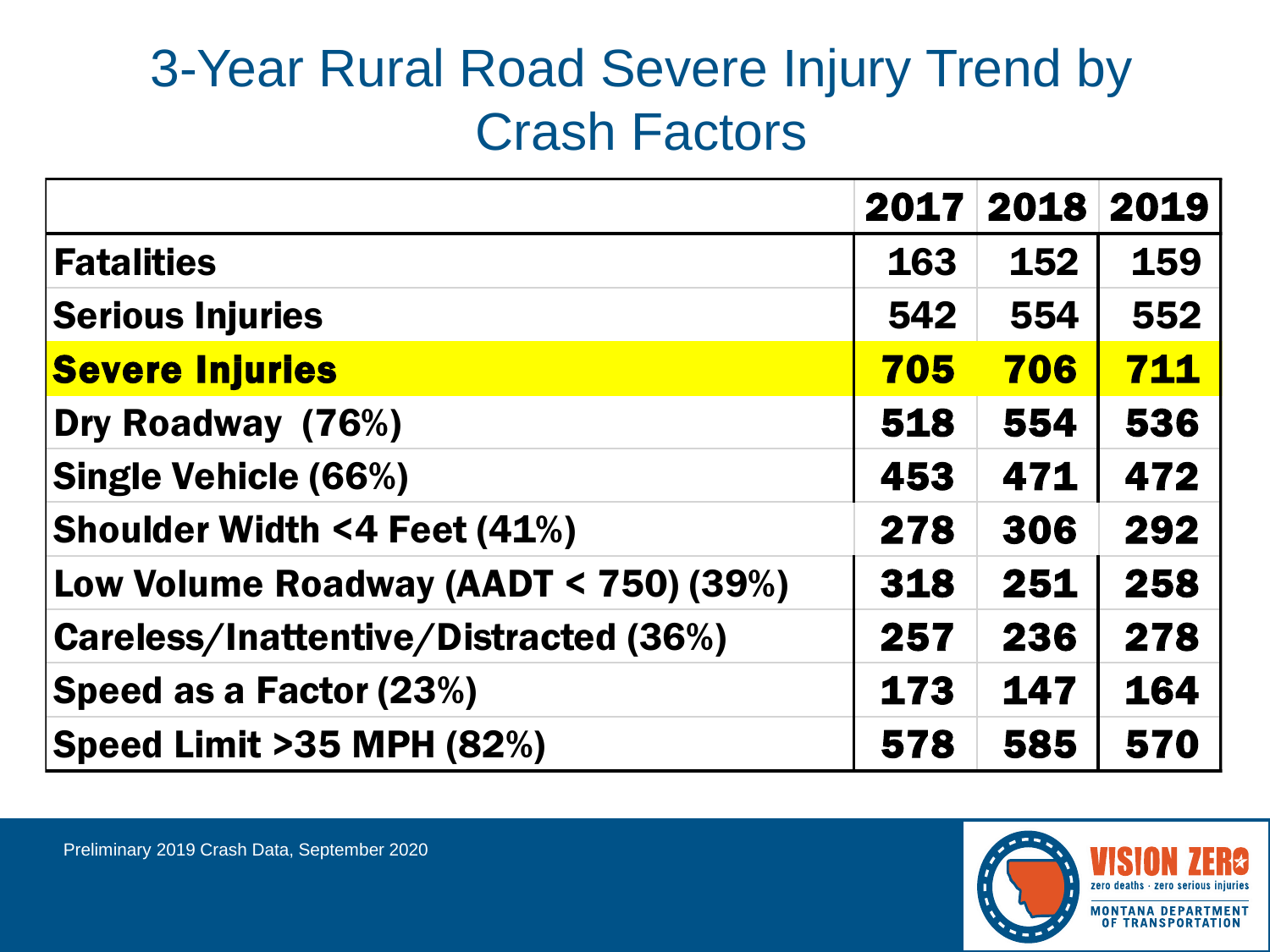### Young Driver Involved Fatalities & Serious Injuries, 2010-2019 (14-19 YOA)



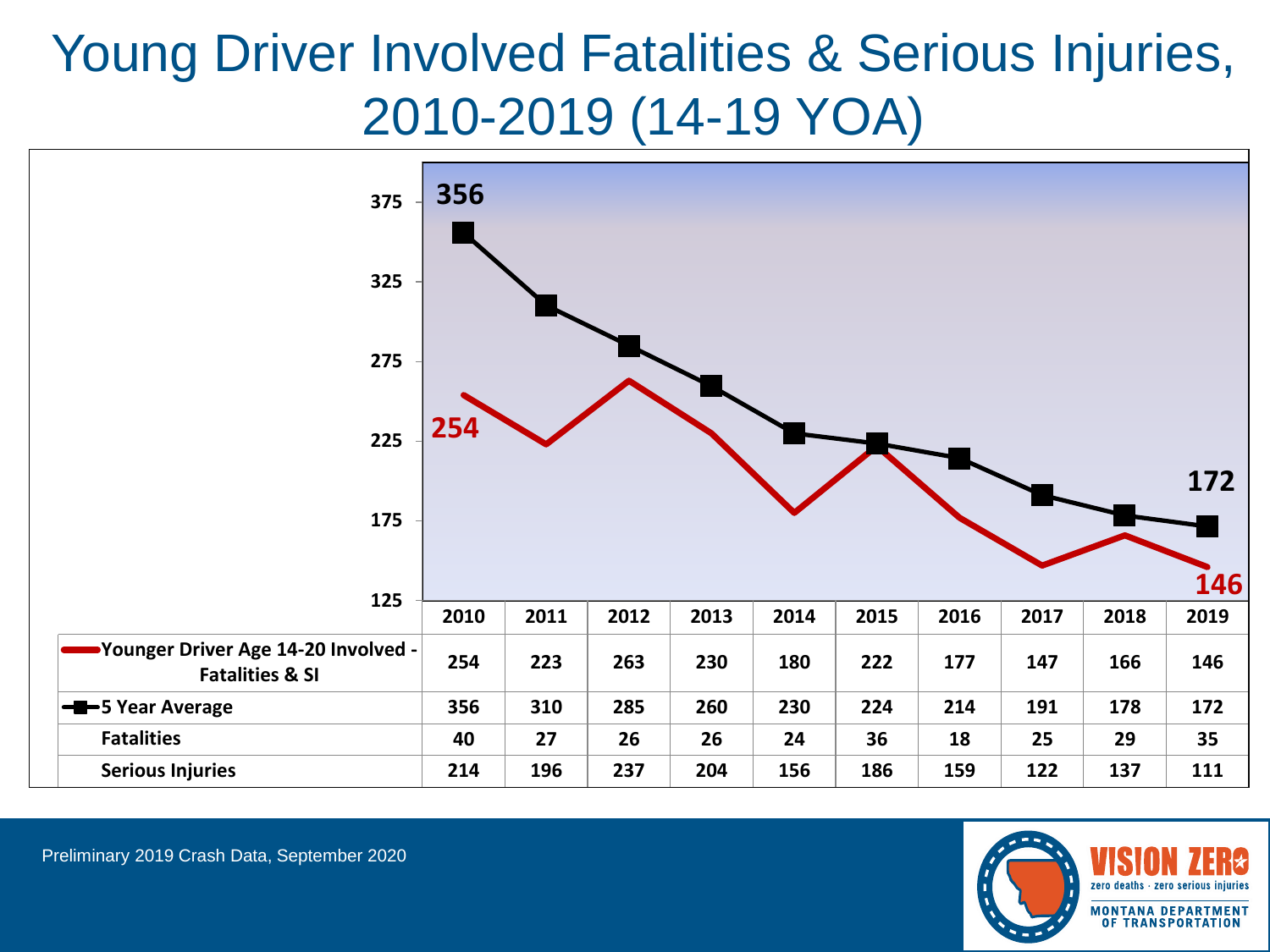### 3-Year Younger Driver Involved Severe Injury Trend by Crash Factors (14-19 YOA)

|                                             | 2017 | 2018       | 2019 |
|---------------------------------------------|------|------------|------|
| <b>Fatalities</b>                           | 25   | 29         | 35   |
| <b>Serious Injuries</b>                     | 122  | 137        | 111  |
| <b>Severe Injuries</b>                      | 147  | <b>166</b> | 146  |
| <b>Roadway Departure Crash (48%)</b>        | 71   | 77         | 73   |
| <b>Intersection Crash (29%)</b>             | 35   | 59         | 37   |
| <b>Impaired Young Driver Involved (35%)</b> | 56   | 54         | 49   |
| <b>Unrestrained Vehicle Occupant (39%)</b>  | 64   | 66         | 49   |
| Young Male Driver (65%)                     | 91   | 110        | 96   |
| <b>Young Female Driver (37%)</b>            | 57   | 62         | 52   |
| Friday, Saturday, Sunday (50%)              | 81   | 82         | 68   |
| June, July, August, and September (48%)     | 63   | 82         | 74   |

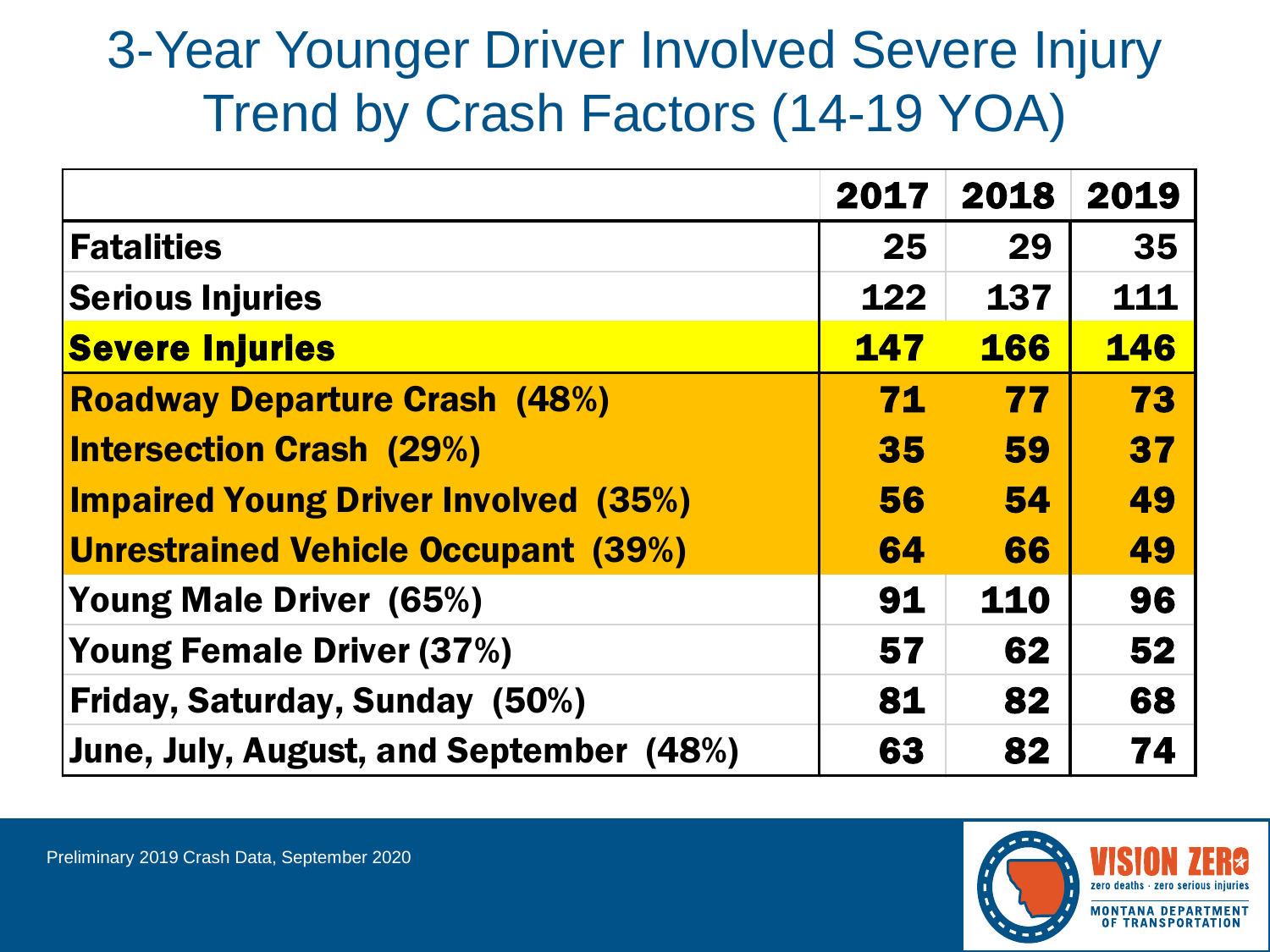### 3-Year Younger Driver Involved Severe Injury Trend by Crash Factors (14-19 YOA)

| 2017       | 2018       | 2019 |
|------------|------------|------|
| 25         | 29         | 35   |
| 122        | 137        | 111  |
| <b>147</b> | <b>166</b> | 146  |
| 97         | 106        | 98   |
| 86         | 74         | 65   |
| 85         | 63         | 48   |
| 62         | 56         | 55   |
| 49         | 50         | 64   |
| 74         | 49         | 38   |
| 39         | 27         | 40   |
|            |            |      |

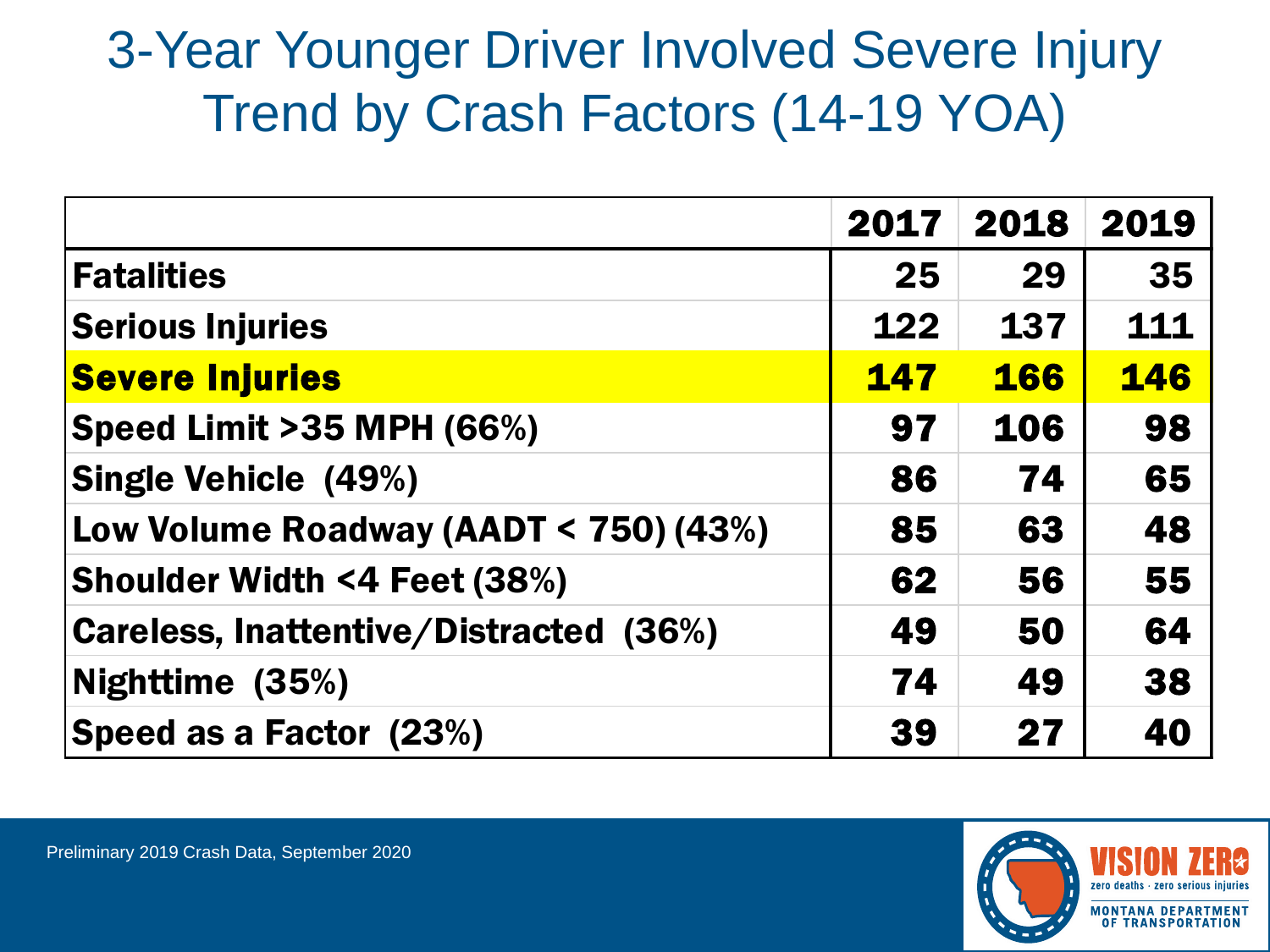### Older Driver Involved Fatalities & Serious Injuries, 2010-2019 (65+YOA)



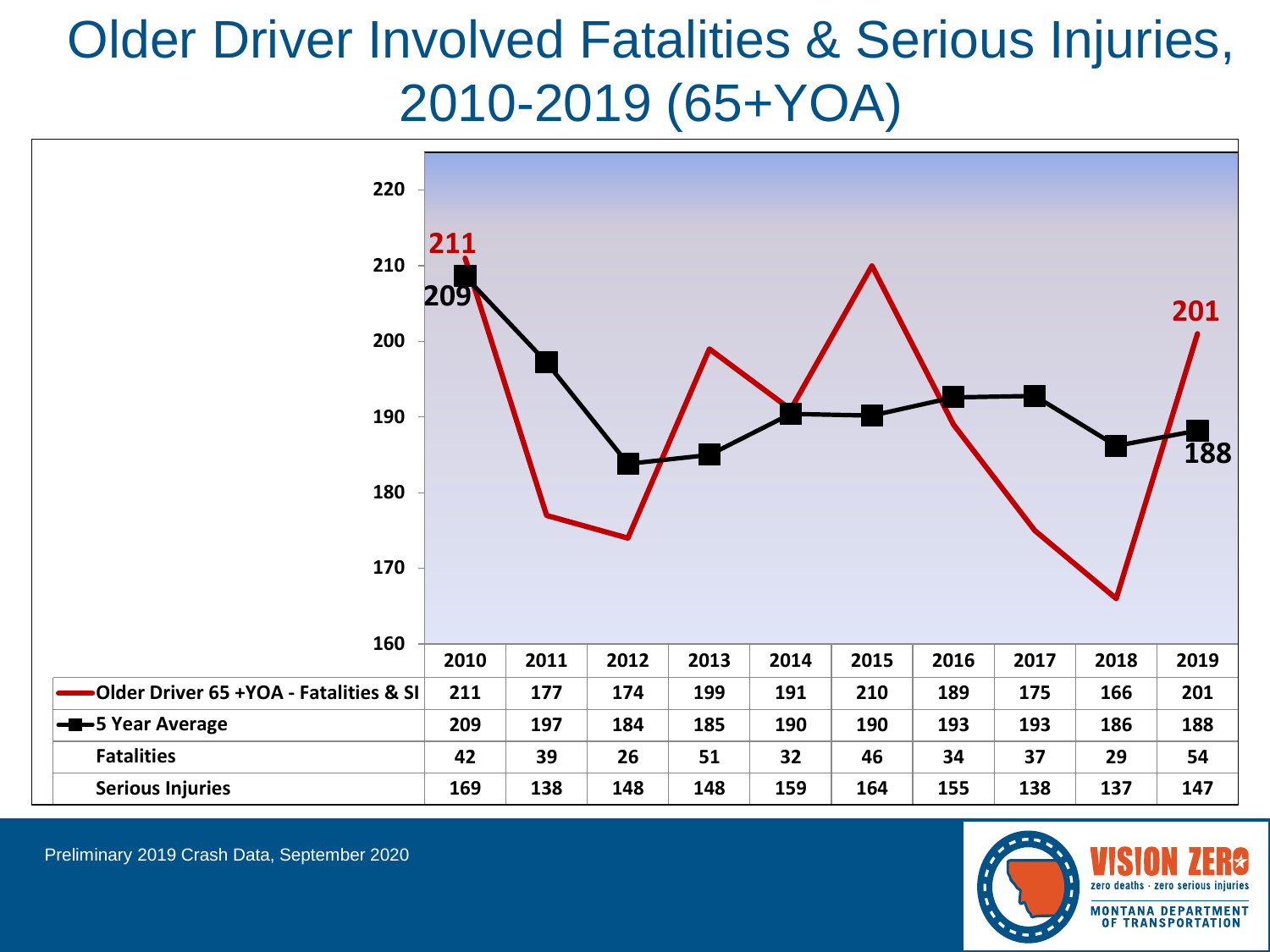# by Crash Factors (65+ YOA)

|                                                          | 2017       | 2018       | 2019 |
|----------------------------------------------------------|------------|------------|------|
| Fatalities - Driver Age 65+ Involved                     | 37         | 29         | 54   |
| Serious Injuries - Driver Age 65+ Involved               | <b>138</b> | 137        | 147  |
| Severe Injuries - Driver Age 65+ Involved                | <b>175</b> | <b>166</b> | 201  |
| Roadway Departure - Driver Age 65+ Involved (39%)        | 84         | 46         | 81   |
| <b>Intersection - Driver Age 65+ Involved (30%)</b>      | 36         | 72         | 52   |
| <b>Impaired Driver Age 65+ Involved (13%)</b>            | 27         | 17         | 24   |
| Unrestrained Occupant - Driver Age 65+ Involved (21%)    | 40         | 28         | 47   |
| Nighttime - Driver Age 65+ Involved (11%)                | 21         | 16         | 25   |
| Jun, Jul, Aug, Sep - Driver Age 65+ Involved (52%)       | 96         | 82         | 102  |
| Friday, Saturday, Sunday - Driver Age 65+ Involved (43%) | 73         | 75         | 83   |